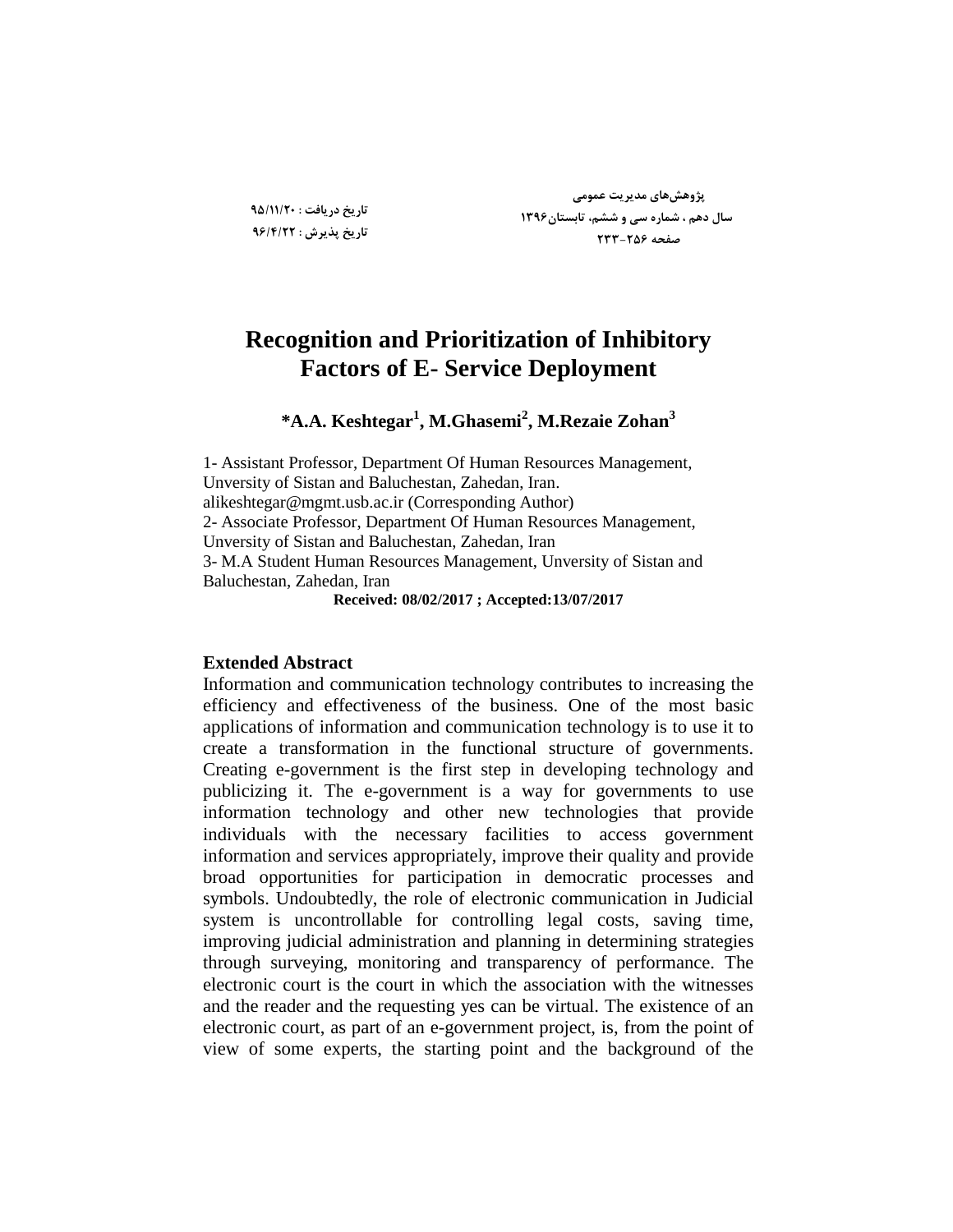existence of a successful e-government, a very important and an essential element of e-government; the electronic court is a court in which even one paper It is not used and it has a workflow management system that automatically refers to the employee after the work is done. The electronic court has features such as time and cost saving, transparency, and legal information for citizens, which include legal advice, citizen forms through the network, electronic complaints, citizen electronic guidance through the Internet and electronic services. It also mitigates corruption as it does with the electronic city through transparency.

#### **Case Study**

The statistical community of this research has formed by staffs and administrators of justice of Birjand and subsidiary offices that have university education. The number of the community is equal to 188 individuals. In the present research, in order to determine the size of the sample, it has used the table of Morgan and Cochrane formula with the error coefficient of 0.05 and by the simple random sampling method, the number of 122 individuals were in the process of the research as sample.

### **Materials and Methods**

The research has done as survey-descriptive method and it is kind of applied research. In order to calculate the validity, it has used Cronbach alpha test by using SPSS software. The value of Cronbach alpha for all of the components as well as the total of the questionnaire, the desirable amount is (above 0.7), where it confirms the validity of the questionnaire for variables and the general questionnaire. In order to assess the validity of the questionnaire of managers and certified staffs' experiences and ultimately with the help of the relevant teachers in terms of formal and content, the number of 30 questions were confirmed. In order to identify the factors and preventive indicators in the deployment of e-services in judicial justice of Birjand after studying the history and the research in this respect, the list of provided factors and indicators in previous research has extracted. Then, with consideration the comment of managers and experts in the field of studying and the supervisor, the extracted indicators have classified into six overall areas. In order to achieve the ultimate factors and indicators in this case study, which means the Justice of Birjand, the extractive factors and indicators in the form of the questionnaire have given to the staffs and administrators of justice of Birjand. With the completion of the questionnaires, the comments of 122 individuals have obtained as the members of the research community in relation to the extent of the importance of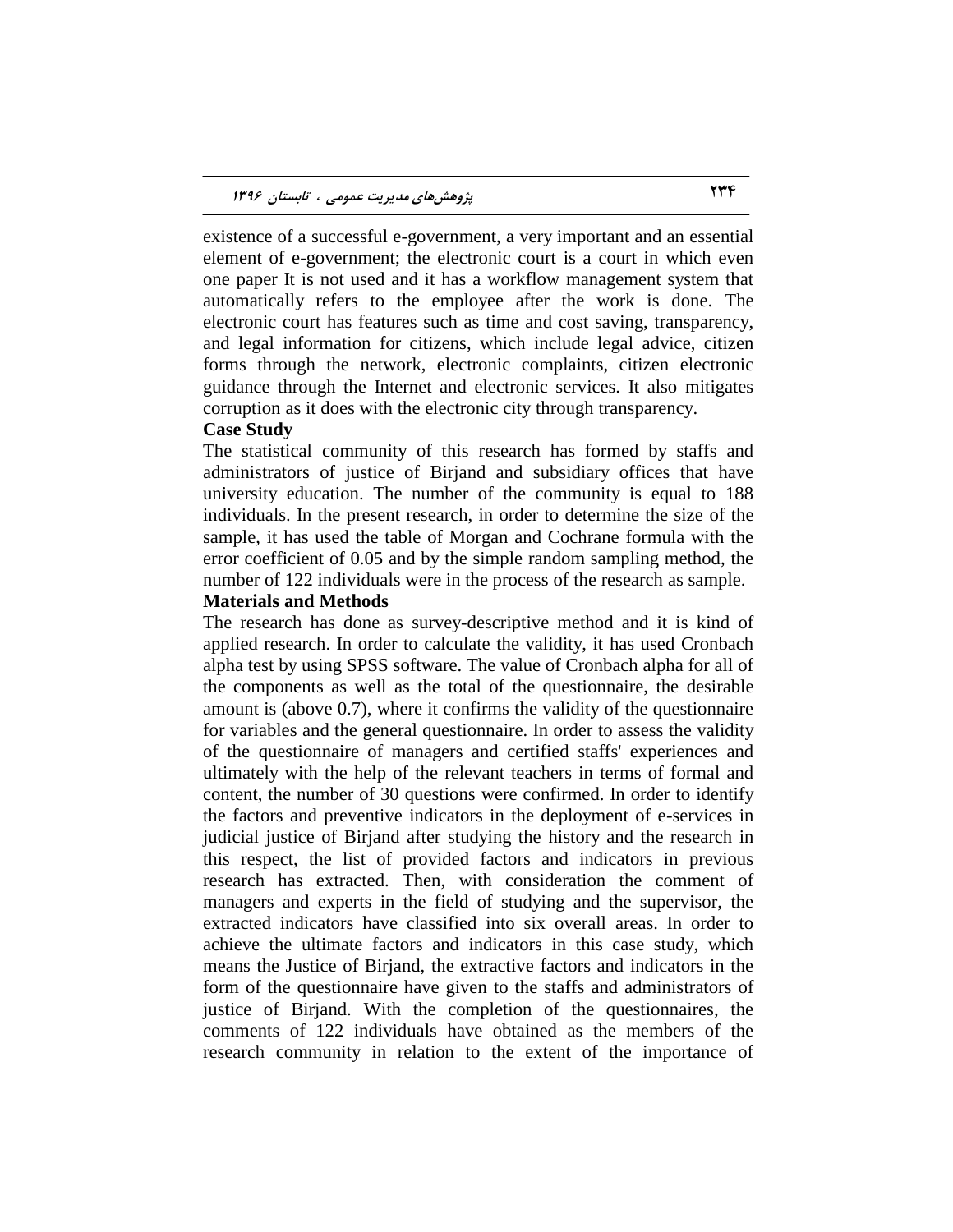influencing factors and preventive indicators establishment of e-services in the judicial justice of Birjand. To this purpose, it has used five Likert Spectra. In order to achieve the ultimate factors and indicators, it has used single sample t-test.

### **Discussion and Results**

Based on the results, prioritizing the preventive factors and effective indicators of learning and the establishment of the e-services in judicial justice of Birjand are as follows: environmental preventive factors, human preventive factors, organizational preventive factors, managerial preventive factors, technical preventive factors, financial preventive factors. The results of the research show that the most important preventive factors in the deployment of e-services in judicial justice of Birjand is environmental preventive factors, which is essential to be removed these preventive factors for the successful deployment of eservices of the judicial. These preventive factors due to the nature of their underlying need to collaborate and coordinate the various government departments for elimination.

# **Conclusion**

In order to resolve the problem of low speed of Internet and bandwidth capacity as well as the creation of an integrated network, it requires the custodians of these tasks to increase the speed and the quality of the Internet for better utilization of the judicial e-services. By providing high capacity of Internet bandwidth and increasing the speed as well as updating the telecommunication equipment and removing the current constraints and providing the field of successful deployment. Qualitative and quantitative expansion of Internet services' centers and relationship networks will help in this regard increasingly.

**Keywords**: E-government, Learning of E-services, Judiciary, E-service Deployment, E-court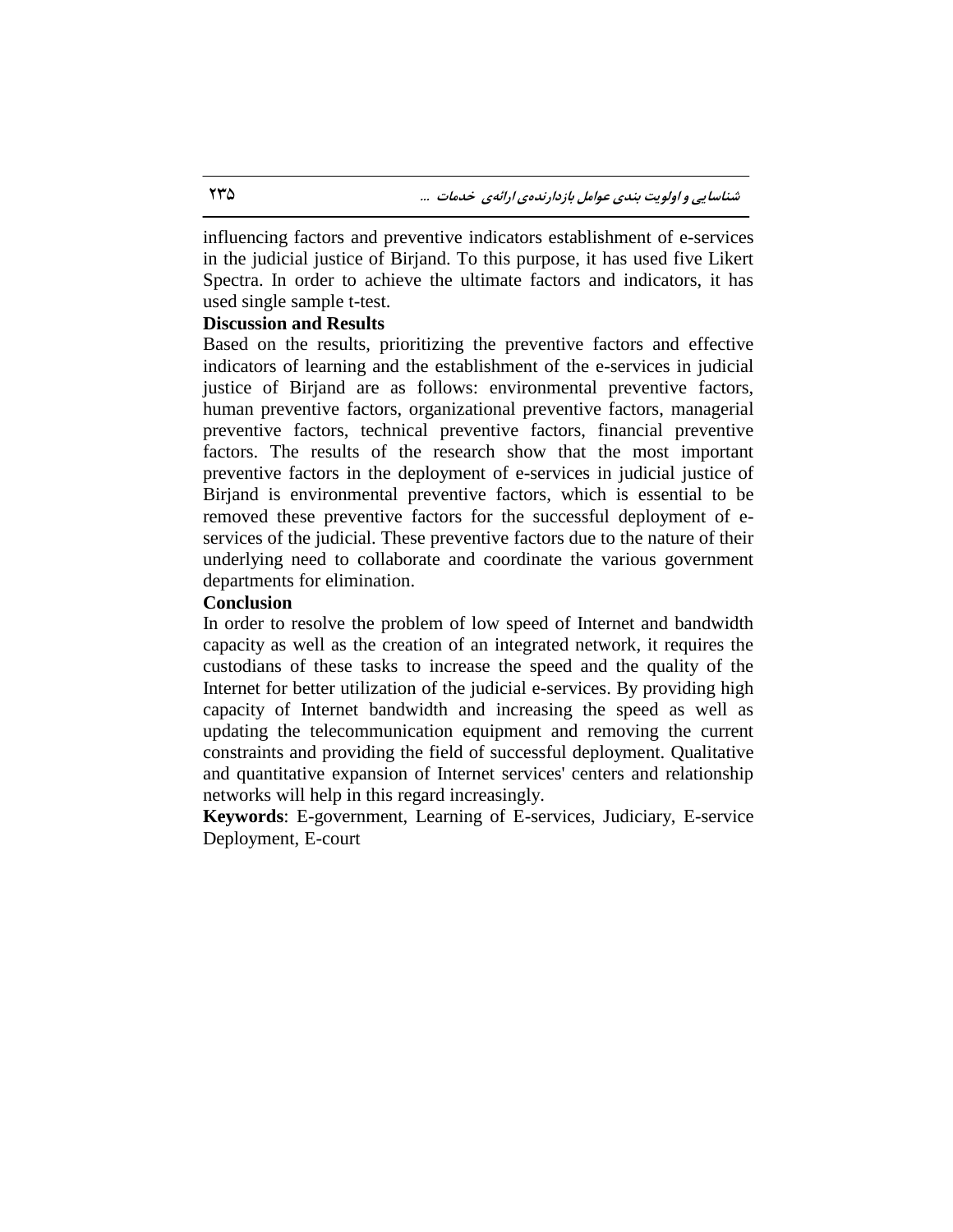# **شناسایی و اولویتبندی عوامل بازدارندهی ارائهی خدمات الکترونیک**

**دکتر عبدالعلی کشته گر\*- دکتر محمد قاسمی\*\*- محمد رضائی اول زهان\*\*\*** 

#### **چکیسُ**

وجود دادگاه الکترونیکی با توجه به اینکه بخشی از پروژه دولت الکترونیک است و از منظر برخی **صاحةًظزاى پیصسهیٌِ ٍجَز زٍلت الکتزًٍیک هَفق است، تسیار هْن ٍ یکی اس ارکاى اصلی زٍلت الکتزًٍیک است؛ لذا ایي پضٍّص تا ّسف ضٌاسایی ٍ اٍلَیتتٌسی عَاهل تاسزارًسُی استقزار ذسهات**  الکترونیک در دادگستری شهرستان بیرجند و ارائه راهکار جهت استقرار موفق آن صورت پذیرفته است. **جاهعِ آهاری ایي تحقیق کارهٌساى ٍ هسیزاى زازگستزی ضْزستاى تیزجٌس ٍ ازارات سیزهجوَعِ**  هی باشد که از بین آنان با استفاده از جدول مورگان و فرمول کوکران به روش نمونهگیری تصادفی ساده، **تعساز 122 ًفز تِعٌَاى ًوًَِ آهاری اًتراب ضسًس. رٍش پضٍّص اس ًَع تَصیفی – پیوایطی تَز؛ پزسطٌاهِّای پضٍّص تِصَرت هحقق ساذتِ ٍ زر کل تا 30 گَیِ زر قالة طیف پٌچ گشیٌِای لیکزت تَز کِ پایایی ٍ رٍایی آىّا تائیس ضس. جْت تجشیٍِتحلیل زازُّای پزسصًاهِ اس ًزمافشار SPSS ٍ آسهَىّای آهاری t ٍ فزیسهي استفازُ ضس. ًتایج پضٍّص ًطاى زاز کِ عَاهل تاسزارًسُ ضصگاًِ تِ تزتیة اٍلَیت هحیطی، اًساًی، ساسهاًی، هسیزیتی، فٌی ٍ هالی تز استقزار ذسهات الکتزًٍیک زر زازگستزی ضْزستاى تیزجٌس تأثیزگذار ّستٌس.** 

و**اژههای کلیدی:**دولت الکترونیک، خدمات الکترونیک ، دادگستری، استقرار خدمات الکترونیک، دادگاه **الکتزًٍیکی**

 $\overline{a}$ 

<sup>\*</sup> نویسنده مسئول- استادیار گروه مدیریت دانشگاه سیستان و بلوچستان،زاهدان، ایران

<sup>\*\*</sup> دانشیار گروه مدیریت دانشگاه سیستان و بلوچستان،زاهدان، ایران

<sup>\*\*\*</sup> کارشناس ارشد مدیریت، دانشگاه سیستان و بلوچستان، زاهدان، ایران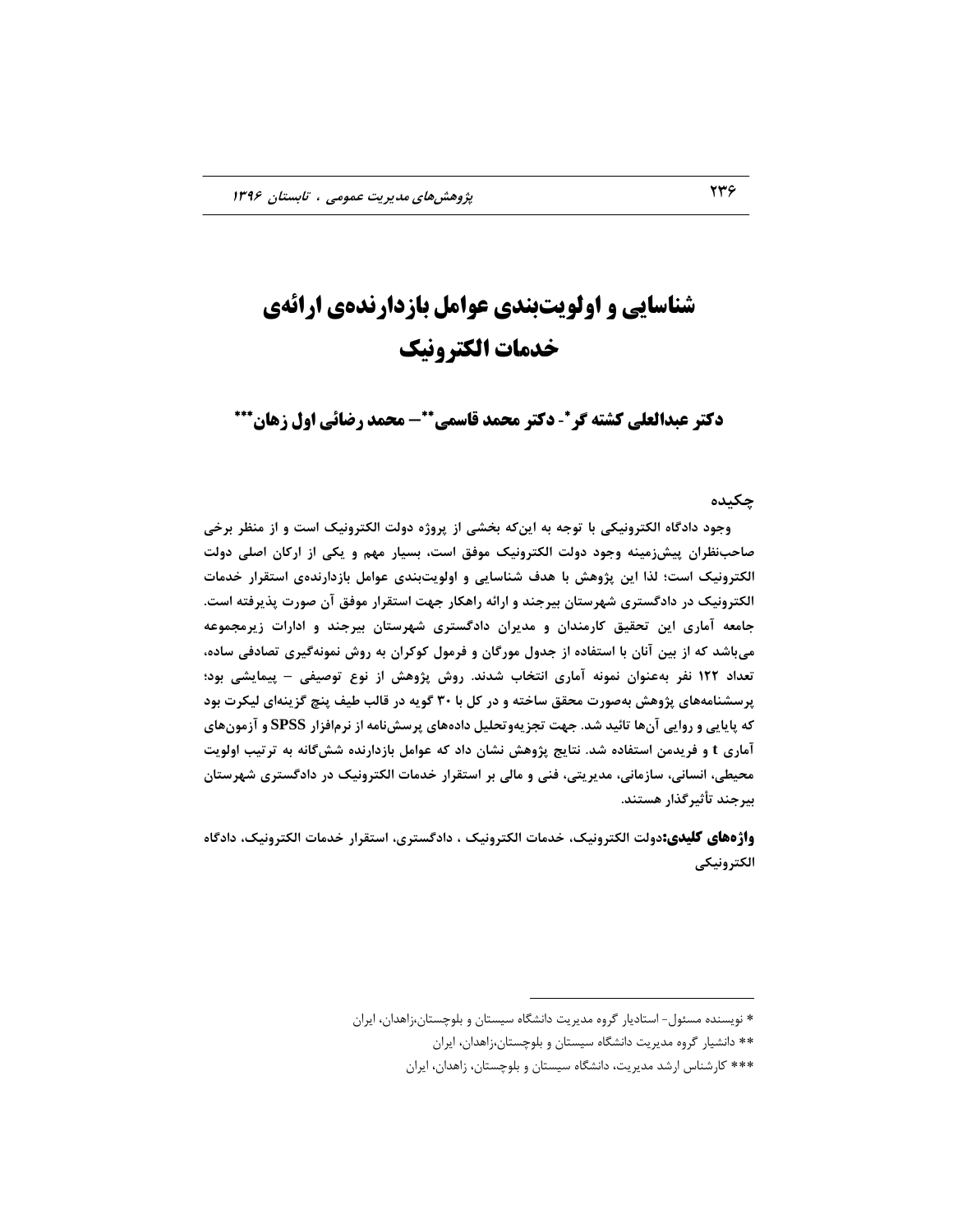#### **هقسهِ**

امروزه فناوری اطلاعات و ارتباطات<sup>٬</sup> سهم فراوانی در افزایش کارایی و اثربخشی کسبوکار ایفا مینماید. منافع حاصل از بهکارگیری فناوری اطلاعات و ارتباطات باعث شده است که در اغلب کشورها تلاشهایی برای پیادهسازی این فناوری در صنایع انجام شود *(Bridges, 2005).* یکی از اساسیترین کاربردهای فناوری اطلاعات و ارتباطات استفاده از آن برای ایجاد تحول در ساختار عملکردی دولتها است. ایجاد دولت الکترونیک بهعنوان اولین گام، در راه توسعه فناوری و عمومی کردن آن به شمار میآید. در قالب دولت الکترونیک میتوان از فناوری اطلاعات برای ارائه اطلاعات و خدمات متداول شهروندان از طریق اینترنت یا هر ابزار دیجیتالی دیگر بهصورت تماموقت سود جست. بسیاری از كشورهای توسعهیافته دنیا سالهاست كه با رفع عوامل بازدارنده و چالشهای استقرار فناوری اطلاعات و ارتباطات به نتایج قابلتوجهی دستیافتهاند *(جلالی، زارع و امیری،* 1546). دستگاه قضایی بهعنوان یکی از سه قوه محرکه هر کشور، دارای مخاطبانی است که انتظاراتی از آن برای برآورده نمودن نیازهای خوددارند. این مخاطبان، یعنی مردم، چه آنهایی که در یک پرونده قضایی بهصورت بالفعل درگیر میباشند (چه در دادگاه پرونده داشته باشند یا نه) انتظار بهترین عملکرد را از دادگاهها دارند. عدالت قضایی در هر جامعه یک آرمان است که افراد آن جامعه، همواره درراه استفاده از روشهایی هستند که به این هدف دست یابند*. (مهرافشان، ۱۳۹۰).* وجود دادگاه الکترونیکی با توجه به این *ک*ه بخشی از پروژه دولت الکترونیک است و از منظر برخی صاحبنظران نقطه آغاز و پیشزمینه وجود دولت الكترونیک موفق است، بسیار مهم و یكی از اركان اصلی دولت الكترونیک است (معمار زاده، سرفرازی و حاجی زاده، 1۳۹۰). دادگاه الکترونیک دادگاهی است که در آن حتی یک کاغذ نیز مورداستفاده قرار نمیگیرد و دارای یک سیستم مدیریت جریان کاری است که بهطور خودکار پرونده، پس از انجام کار به کارمند دیگر ارجاع داده می شود *(شبانی، ۱۳۸۲).* دادگاه الکترونیکی دارای ویژگیهای از قبیل صرفهجویی در وقت و هزینه، شفافیت، اطلاع رسانی حقوقی شهروندان كه خود شامل مشاوره حقوقی، ارائه فرمهای مربوط به شهروندان از طریق شبکه، دریافت الکترونیکی شکایات، راهنمایی الکترونیکی شهروندان توسط اینترنت و خدمات الکترونیکی است، است. همچنین همانند شهر الکترونیکی از طریق شفافیت سازی فساد اداری را کاهش میدهد *(شبانی، ۱۳۸۲).* اصولاً

 $\overline{a}$ 

1- Information And Communication Technologies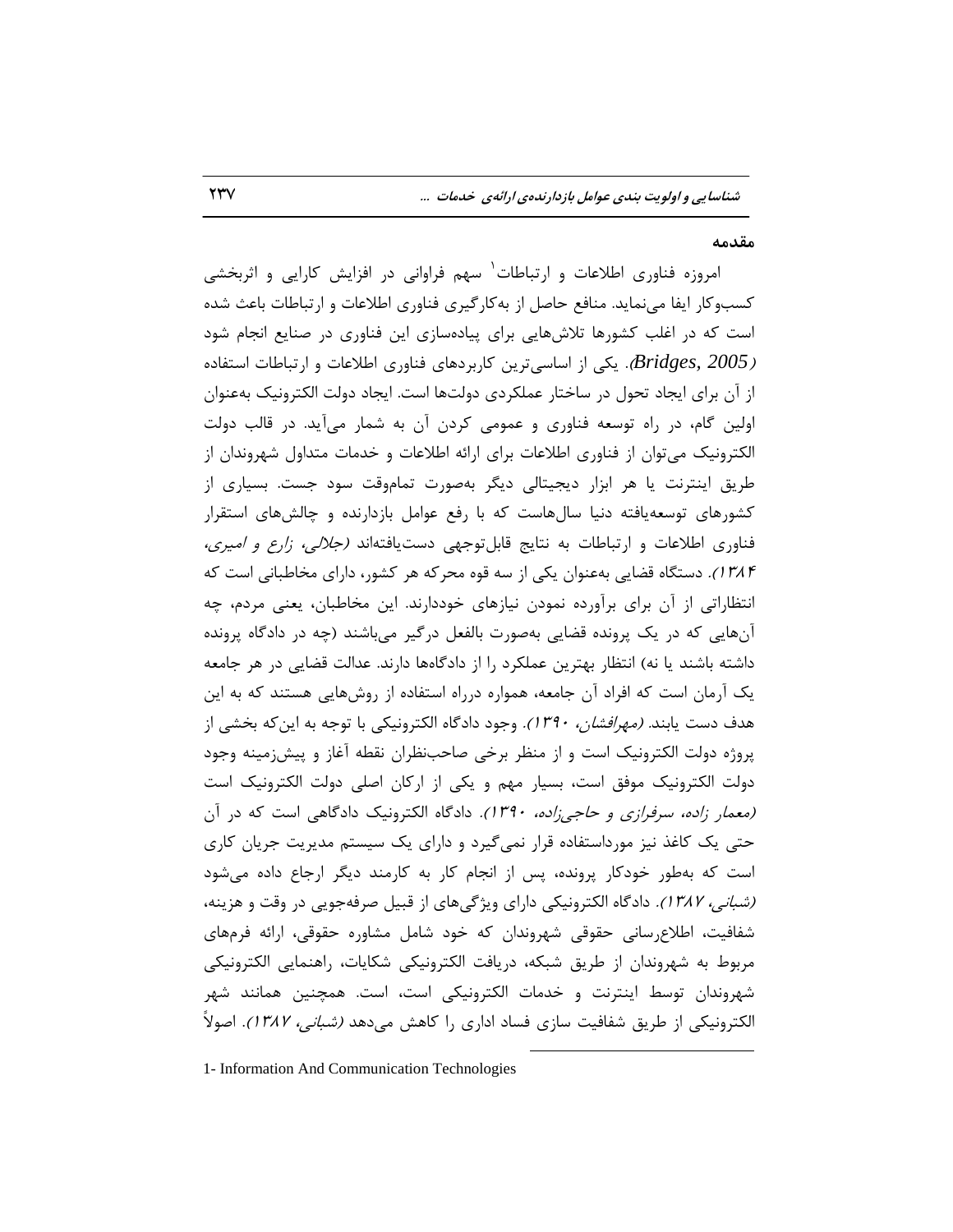استقرار فناوری اطلاعات و ارتباطات برای کشورهای توسعهپافته بسیار آسانتر از کشورهایی همچون ایران است. مفهوم دولت در ایران با كشورهای غربی پیشتاز پیادهسازی دولت الکترونیکی بسیار متفاوت است؛ همچنین دولت ایران حجیم است و کاربرد فراگیر فناوری اطلاعات در کلیه کارهای دولتی دامنه گسترده ای پیدا میکند و هنوز بخش عمدهای از آن به صورت کاملا متمرکز اداره میشود. قبل از هر اقدامی در خصوص استقرار دولت الکترونیکی در ایران باید به تفاوتهای میان دولت ایران و دیگر کشورها توجه شود و بر اساس آن نسبت به شناسایی عوامل بازدارنده پیادهسازی اقدام نمود؛ زیرا موفقیت یک برنامه مستلزم شناسایی عامل بازدارنده و انجام اقدامات مقتضی جهت رفع یا محدود کردن آن عوامل است *(Heeks*, 2002). علیرغم تاکید بر استقرار فناوری اطلاعات و ارتباطات در برنامههای سوم، چهارم و پنجم توسعه تنها یک درصد در زمینه اجرای پروژه دولت الکترونیکی موفق بودهایم *(جلالی، ۱۳۹۰).* با توجه به اهمیت استقرار فناوری اطلاعات و ارتباطات و نرخ بالای شکست این پروژه، این سوال مطرح میشود که چه عوامل بازدارنده-ای در شکست این پروژه نقش اصلی دارد؟ و اینکه چگونه می توان این عوامل بادارنده را حصف یب وٕطً٘ وطز؟ )*2009 ,Tino*).

در اجرای بند ۶ سیاستهای کلی قضایی پنج ساله ابلاغی ۱۳۸۸/۹/۱ و بند ج ماده ۴۸ قانون برنامه پنجم توسعه کشور و تبصره بند ج ماده ۱۱ قانون ارتقاء سلامت نظام اداری و مقابله با فساد، مصوب ۱۳۹۰ و در راستای رفع اطاله دادرسی، تسریع در امور جاری محاکم و پیشگیری از وقوع جرم، خدمات قضایی در فضای مجازی به عبارتی خدمات الکترونیک قضایی ا<sub>ِر</sub>ائه می گردد *(آئین نامه ا<sub>ر</sub>ائه خدمات الکترونیک قضایی، ۱۳۹۱).* 

استقرار و توسعه خدمات الکترونیک قضایی همانند استقرار هر نوع فناوری در سازمان نیازمند شناسایی عوامل بازدارنده استقرار پیش روی آن است تا با ارائه راهکارهای مناسب در جهت حذف آن عوامل بازدارنده قدم برداشت. عدم توجه به این عوامل بازدارنده باعث استفاده از ظرفیتهای خدمات الکترونیکی قضایی و استفاده بهینه از این فناوری در جهت رسیدن به اهداف مورد نظر خواهد شد. لذا پژوهش حاضر با هدف کمک به پیاده-سازی و توسعه سامانه خدمات الکترونیک قضایی در دادگستری شهرستان بیرجند از طریق شناسایی و اولویتبندی عوامل بازدارنده و استقرار خدمات دولت الکترونیک (خدمات الکترونیک قضایی) و ارائه راهکارهایی برای بهبود و توسعه و استقرار موفق آن انجام گرفته است.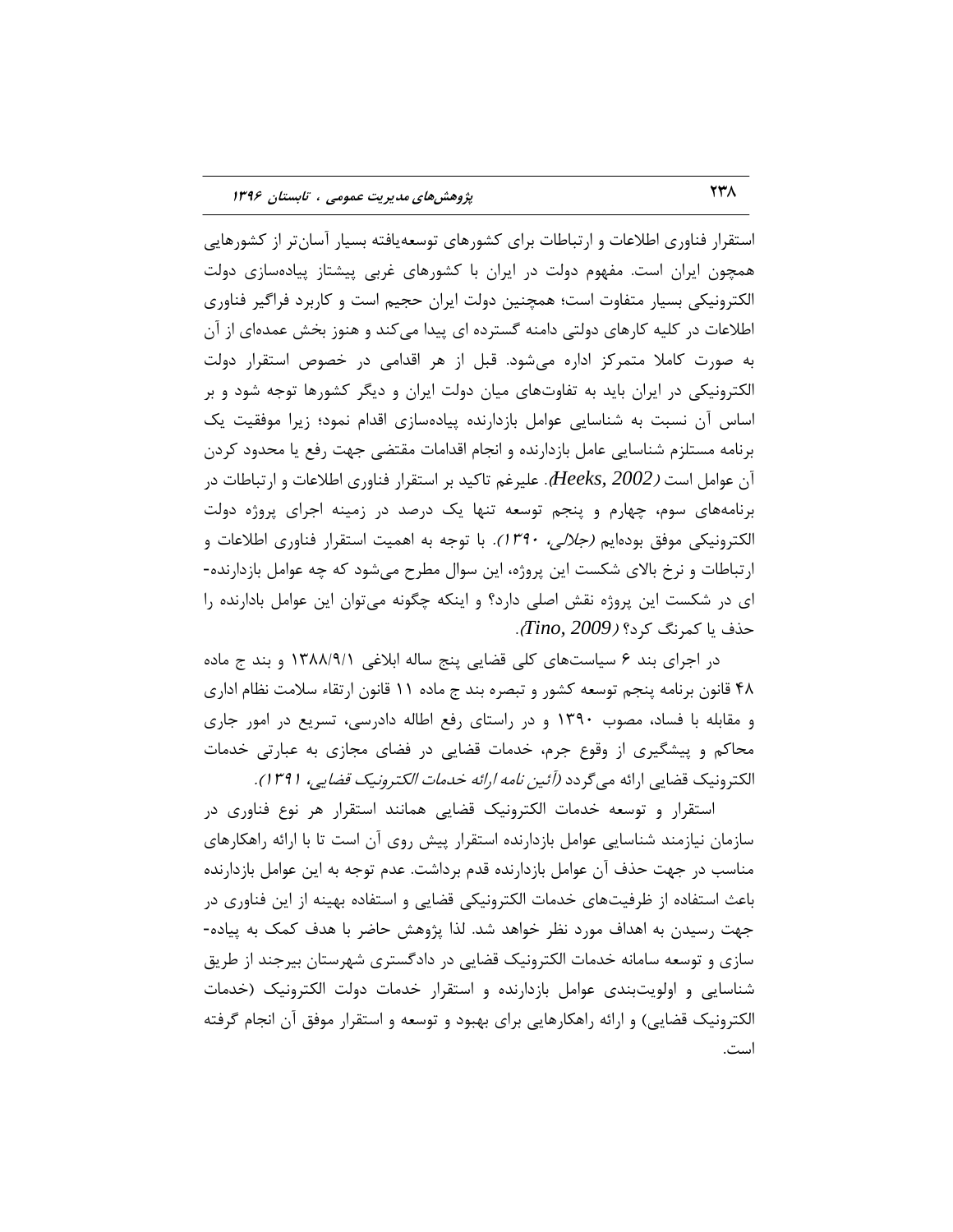# پیشینه نظری پژوهش **زٍلت الکتزًٍیک**

دولت الکترونیک عبارت است از متحول کردن دولت و فرایند اداره کشور از طریق قابلِدسترس تر، کارآمدتر و پاسخگوتر کردن آن و ارائه اطلاعات و خدمات به شهروندان و سایر نهادهای دولتی با استفاده از فناوری اطلاعات و ارتباطات *(شمس،۱۳۸۵).* گرونلند دولت الکترونیک را بهعنوان فرآیندهای تجدید ساختار جهت نیل به کارایی بهتر، خدمات بهتر و مشاركت دموكراتیک تعریف میكند *(Gronland, 2001*). دولت الكترونیک، شیوهای برای دولتها بهمنظور استفاده از فناوری اطلاعات و دیگر فناوریهای جدید است که به افراد تسهیلات لازم جهت دسترسی مناسب به اطلاعات و خدمات دولتی، اصلاح کیفیت آنها و ارائه فرصتهای گسترده برای مشارکت در فرآیندها و نمادهای مردمسالار میدهد *(رضائی و داوری، ۱۳۸۳).* کمیسیون اروپا دولت الکترونیک را بدین گونه توصیف می کند: "کاربرد ICT در مدیریت دولتی که با تغییر سازمانی و مهارتهای جدید بهمنظور بهبود خدمات دولتی و فرآیند دموکراتیک و حمایت قوی جهت خطمشی های عمومی، تطویتقسٜ اؾت")*,2008Skalen & Akesson*).

قانون برنامههای سوم و چهارم توسعه، دولت را موظف به توسعه در زمینه فناوری اطلاعات و ارتباطات و فراهم نمودن زیرساختارهای دولت الکترونیک نموده است *(باطنی و یزدان شناس، 1۳۸۵).* کشور ما نیز با درک ضرورت تشکیل دولت الکترونیک، تلاش برای دستیابی به این هدف را آغاز کرده، اما هنوز در آغاز راه است. بدیهی است استقرار دولت الکترونیک مستلزم طی مراحل مختلف و تدریجی است. بهطوری که اجرای راهبردهای دولت الکترونیک حتی در کشورهای پیشگام در این امر، نظیر ایالاتمتحده، سوئد، استرالیا، دانمارک و انگلستان نیز بهطور کامل تحققنیافته اما با شتاب در حال اجرا و تكمیل است *(2005 ,Ebrahim & Irani).* در جوامع پیشرفته دولت تنها زیرساختها را فراهم كرده و در ادامه بیشترین مشاركت و سرمایهگذاری را بخشهای صنعت و شركتها انجام می۵هند درحالی که در ایران در مراحل ابتدایی توسعه فناوری اطلاعات قرار دارد بیشترین مشاركت از سوی دولت است *(سرداری، ۱۳۸۸).*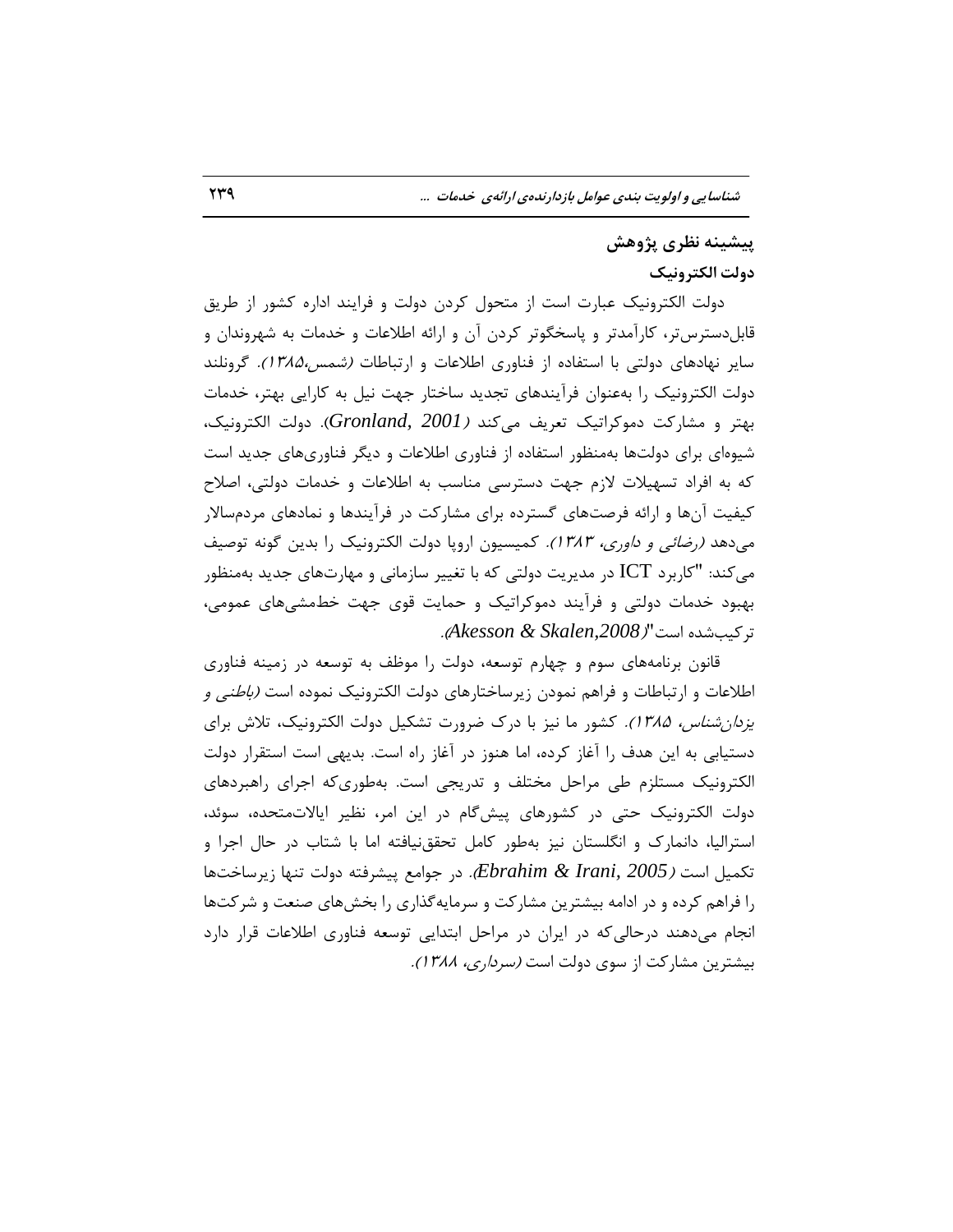### **زازگاُ الکتزًٍیک**

دادگاه الکترونیک در حقیقت دادگاهی است که در آن کاغذی به چشم نمیخورد، ارتباط با شهود و حتی خوانده و خواهان نیز می تواند بهصورت مجازی باشد در حالت معمول و در نظر گرفتن امکان ورودی اطلاعات بهصورت دیجیتال از مبادی خارجی، اجزای ساختار یک سیستم دادگاه مجازی اولیه بهاینترتیب است: دریافت دادخواست، تفکیک دادخواستها، تعیین نوبت دادرسی اولیه، دادرسی اولیه، صدور قرار و یا درخواست کارشناسی، دادگاه اصلی، صدور حکم و دستور به اقدام حکم. در این اجزا چیزی مازاد بر یک سیستم اداری مشاهده نمیشود و تمام اجزا نیز در لایه اداری و دفتر تبادل اطلاعات میکنند و میتوان تمامی آنها را با یک سیستم نرمافزاری بدون واسطههای محیطی به یىسیٍط ٔتهُ وطز )*.2003Hill*).

ارایه خدمات الکترونیک قضایی، از طرحهای بزرگ و مهم دستگاه قضایی و مورد توجه و تاکید مدیران عالی است. در طرح خدمات الکترونیک قضایی جهت طرح دعاوی حقوقی، خانواده، تجدیدنظر، واخواهی، و در آینده نزدیک دعاوی در صلاحیت شوراهای حل ختلاف و همچنین ارسال اظهارنامه(اخطار قانونی) می بایست بدون مراجعه به محاکم یا دادسراها، از طریق مراجعه به دفاتر خدمات الکترونیک قضایی نسبت به طرح دعوا اقدام شود.

طرح خدمات الکترونیکی قضایی عنوان طرحی است که به موجب آن ثبت و شروع برخی دعاوی به دفاتر اسناد رسمی با عنوان دفاتر خدمات الکترونیک قضایی سپرده شده است. مراجعه کنندگان می توانند از طریق درگاه (پورتال) خدمات الکترونیک قضایی، کلیه مراحل دادرسی، از قبیل ارائه و پیگیری دادخواست، ارائه و پیگیری شکوائیه، ارائه لایحه، ارائه مدارک و مستندات، اطلاع رسانی پرونده و غیره را انجام دهند و جهت تصدیق این مستندات به دفاتر خدمات الکترونیک قضایی مراجعه کنند. بنابراین تغییرات مهمی در شروع دعاوی در دادگستری به وجود امده است.

بیتردید نقش ارتباط الکترونیکی در سیستم قضایی از جهت کنترل هزینههای قضایی، ذخیره کردن زمان، ارتقای مدیریت قضایی و برنامهریزی در تعیین راهبردها از طریق آمار گیری، نظارت و شفافیت عملکرد، غیرقابل انکار است *(حبیبی، ۱۳۹۴).*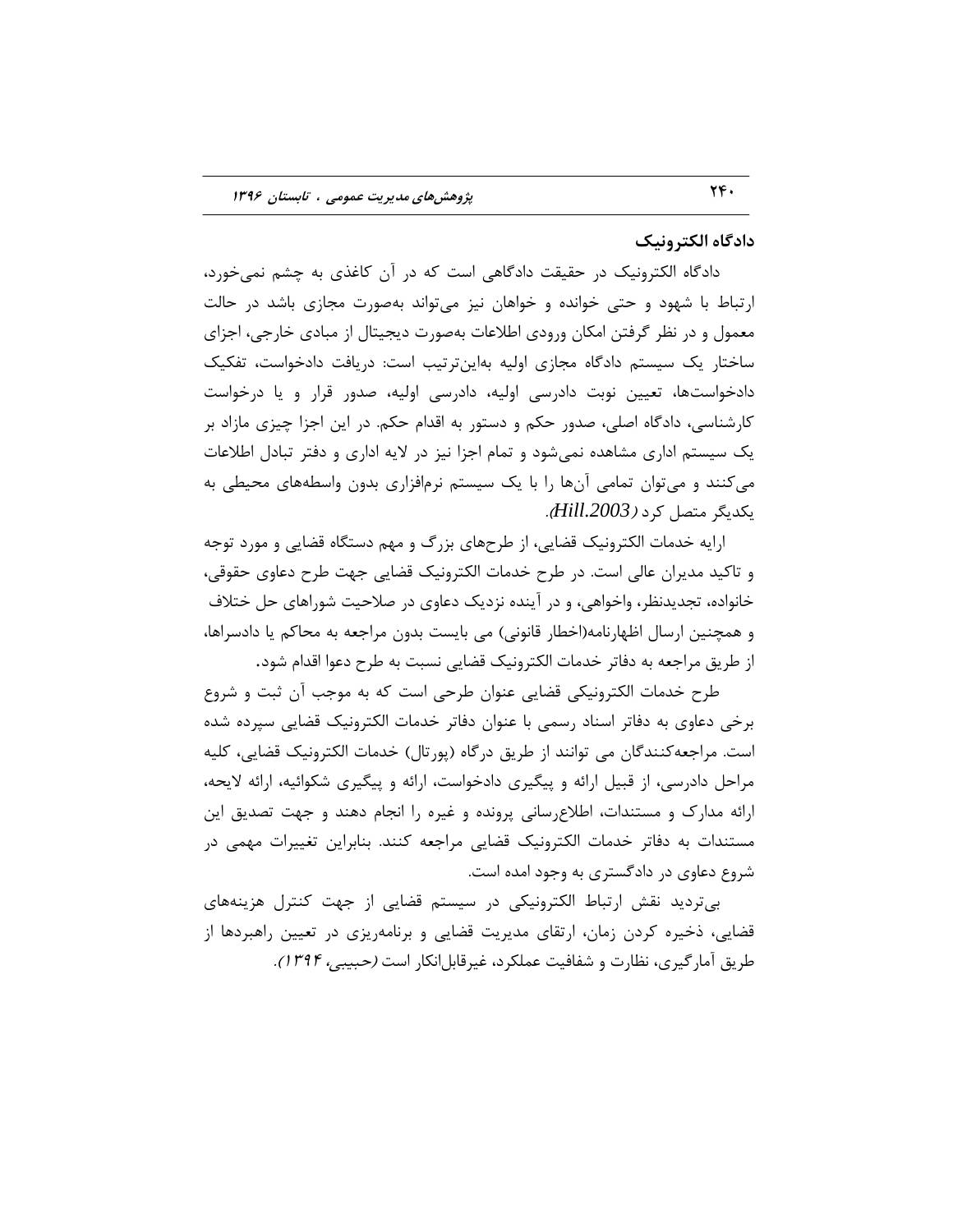# پیشینه تجرب*ی* پژوهش

در پژوهش مقدسی (۱۳۸۳) ازنظر پاسخگویی به ترتیب عوامل بازدارنده مدیریتی، فرهنگی و اجتماعی، اقتصادی و مالی و فنی بیشترین تأثیر را در پیادهسازی دولت الکترونیک داشتهاند. در پژوهش علیدوستی (۱۳۸۴) عوامل انسانی، ساختاری، محیطی، ظرفیت برنامهریزی، نقش مدیریت ارشد و ظرفیت تغییر شش دسته عواملی کلیدی موفقیت و عدم موفقیت کاربرد فناوری اطاعات در سازمانهای دولتی عنوان شده است. اخوان و همکاران (۱۳۸۷) در مطالعهای به بررسی عوامل شکست پروژههای فناوری اطاعات در قالب چهار گروه عوامل فنی -انسانی، فرهنگی -اجتماعی، مدیریتی -استراتژیکی و اقتصادی -مالی پرداخته است. کاظمی و همکاران (۱۳۸۷) در پژوهشی عوامل بازدارنده استقرار را در ۶ طبقه مدیریتی، سازمانی، فنی، انسانی، مالی، محیطی طبقهبندی کرده است. الهی و همکاران (۱۳۸۹) موانع پذیرش دولت الکترونیک در ایران را در قالب سه گروه عامل بازدارنده، عامل فردی، سازمانی و اجتماعی پرداختهاند. قربانی زاده و همکاران (۱۳۹۳) در پژوهشی عوامل بازدارنده استقرار دولت الکترونیک نشان داد عوامل بازدارنده سازمانی، راهبردی، قانونی، ماهیتی و مدیریتی، به ترتیب بیشترین اثر بازدارندگی را در استقرار دولت الکترونیک دارند.

در پژوهش وهیودی ٔ (۲۰۰۱) عوامل نیروی انسانی، تعهد مدیران و افراد، سرمایه، مشكلات زیرساختها، هماهنگی و استانداردسازی فرآیندها، طراحی مجدد، یكپارچهسازی، ادغام و تعریف استانداردهای جدید ازجمله عامل بازدارنده استقرار دولت الکترونیکی معرفی شده است. جونیفرانیل در تحقیق خود که در مورد موانع و چالش های دولت الکترونیک انجام داده است، به پنج دسته از مسائل اشاره میکند که عبارتند از: مسائل مربوط به دسترسی(امکان دسترسی به اطلاعات موردنیاز، تضمین امنیت و خصوصی بودن اطلاعات)، مسائل مربوط به عوامل فنی(یکپارچه سازی سامانه های فنی، تغییر فناوری و لزوم احیاء مجدد)، مسائل مربوط به عوامل انسانی(اندازه گیری و سنجش میزان رضایت مشتریان، انتقال فرهنگ استفاده از خدمات دولت الكترونیک، مشارکت ناكافی در پیاده سازی دولت الکترونیکی، اموزش نامناسب و یا عدم کفایت اموزش ها)، مسائل مربوط به خدمات(مدیریت معاملات مالی و کسب و کار، ارائه خدمات یکپارچه) و مسائل مربوط به

 $\overline{a}$ 

1 -Wahyudi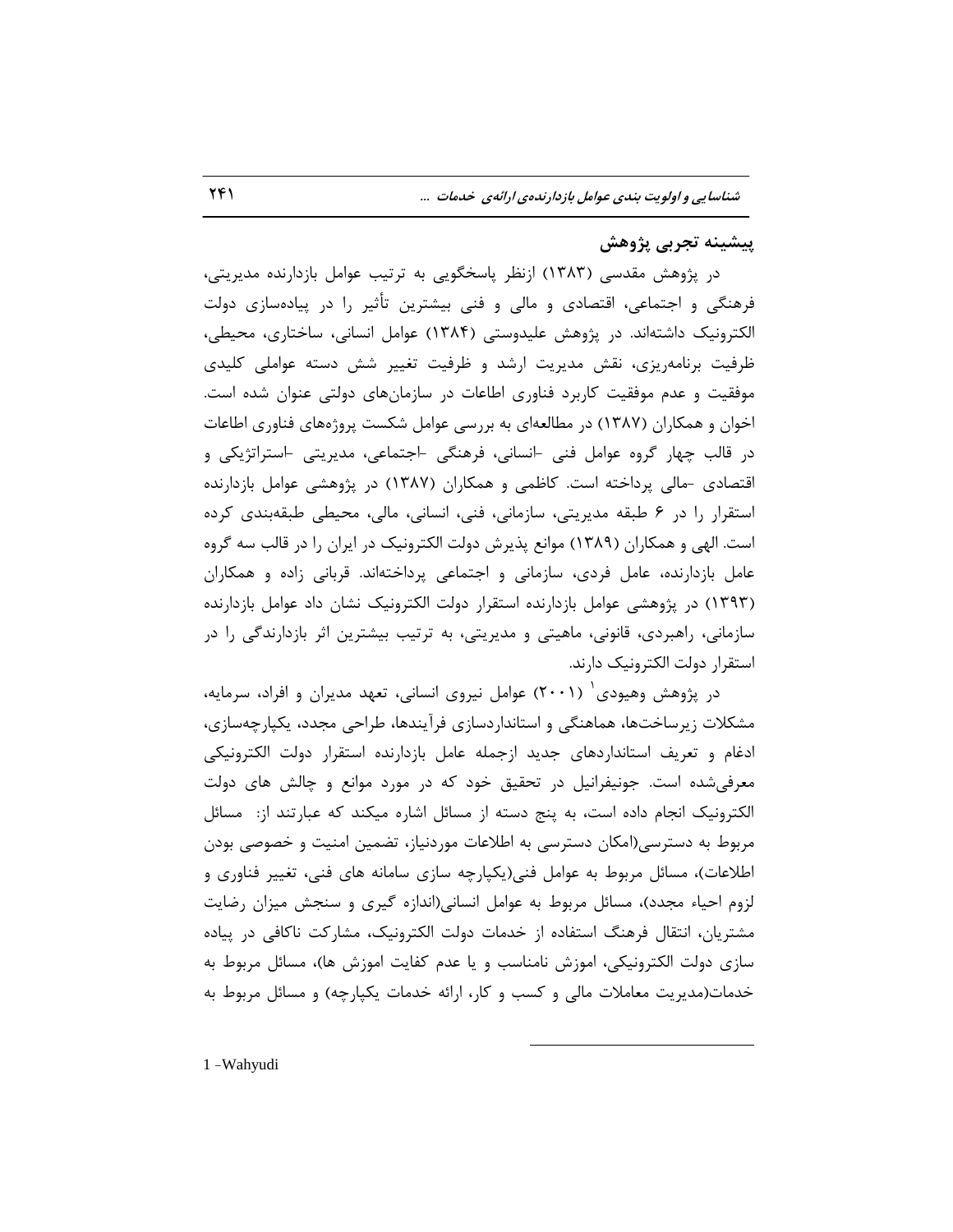منابع(مسائل مربوط به افراد، موانع مربوط به تجهیزات) (Sountag, 2003). گیلبرت و همکارانش ٔ (۲۰۰۴) عوامل نهگانهای را شناسایی کردند که از این نه عامل، ۳ عامل (هزینه کمتر، زمان کمتر و اجتناب از تعامل) مزایای دولت الکترونیک و ۶ عامل (تجربه، کیفیت اطلاعات، امنیت مالی، استرس کم، اعتماد و درخواست تجدیدنظر بصری) عوامل بازدارنده یذیرش دولت الکترونیک می باشند. لام (۲۰۰۵) در مقالهای چهار گروه عوامل بازدارنده استراتژی، تکنولوژی، سیاسی و سازمانی شناسایی کرد. شوستر<sup>۲</sup> (۲۰۰۹) در مقالهای بیان می کند که عوامل بازدارنده پذیرش دولت الکترونیک عوامل بازدارنده مالی، فنی، انسانی است. در مقاله کارینگتون (۲۰۱۲) انتقال و ذخیره کردن اطلاعات و دانش، نحوه اعمال مدیریت اطلاعات و فناوری، فراهم کردن زیرساختهای گسترده دولتی، نیروی کار فناوری اطلاعاتی نظارت منسجم بر شبکه کاری و تأمین امنیت آن ازجمله مهمترین چالشها و عوامل مؤثر است.

**چارچَب هفَْهی تحقیق** بر اساس پیشینه پژوهش عوامل بازدارنده ارئهی خدمات الکترونیک به قرار زیر است: **عوامل مدیریتی: مج**موعهای از عوامل از قبیل عدم آگاهی مدیران از مسائل روز تکنولوژیکی، عدم توجه به نیازهای آموزشی کارکنان، وجود مشکلات اجرایی و کوتاه بودن عمر دورههای مدیریتی میباشند *(کاظمی و همکاران، ۱۳۸۲).* عوامل سازمانی: مجموعهای از عوامل از قبیل فقدان دستورالعملهای شفاف سازمانی، طولانی بودن سلسلهمراتب و فقدان هماهنگی، همکاری و انسجام بین بخشهای مختلف ؾبظٔبٖ زض ثٝوبضٌیطی فٙبٚضی اعالػبت ٔیثبقٙس )*,2005Lam*). عو**امل فنی**: مجموعهای از عوامل از قبیل عدم تطابق سیستمها با کاربران، فقدان نرمافزارهای مناسب و دشواری بهروز شدن اطلاعات میباشند *(مقدسی،۱۳۸۳).* عوامل انسانی: به عواملی از قبیل فقدان افراد متخصص، عدم علاقه و انگیزه کارکنان به استفاده از روشهای جدید و مقاومت کاربران در برابر تغییر اطلاق میشود .)*Schwester,2009*(

 $\overline{a}$ 

1 -Gilbert Et Al 2 -Schwester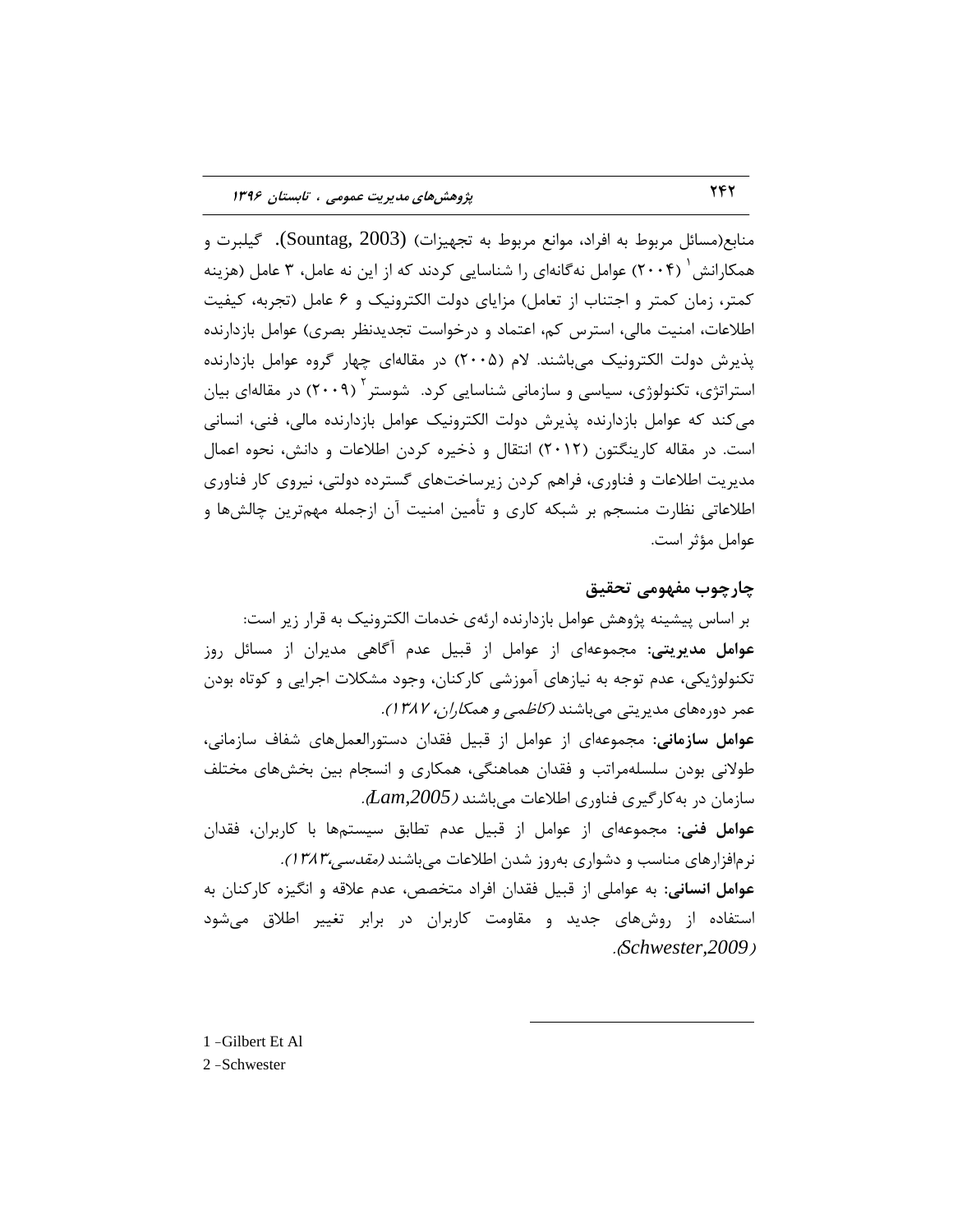عوامل مالی: منظور از عوامل مالی مواردی از قبیل کمبود بودجه جهت تجهیز سختافزار و نرمافزار و فقدان تجهیزات و امکانات اتصال به اینترنت میباشند *(مقدسی، ۱۳۸۳).* عوامل محیطی: منظور از عوامل محیطی عدم وجود شبکه یکپارچه در کشور، فقدان قوانین و مقررات حقوقی لازم، فقدان پهنای باند مناسب برای اینترنت و سرعتپایین اینترنت است (کاظمی و همکاران۱۳۸۷).



**ضکل:1 هسل هفَْهی تحقیق تزگزفتِ اس هسل کاظوی ٍ ّوکاراى )1387(**

**سؤاالت پضٍّص** سؤال اول: مهم ترین عوامل بازدارندهی ارائهی خدمات الکترونیک در دادگستری شهرستان بیرجند کدماند؟ سؤال دوم: اولویتبندی عوامل بازدارندهی ارائهی خدمات الکترونیک در دادگستری شهرستان بیرجند چگونه است؟ سؤال سوم: اولویتبندی شاخصههای عوامل بازدارندهی ارائهی خدمات الکترونیک در دادگستری شهرستان بیرجند چگونه است؟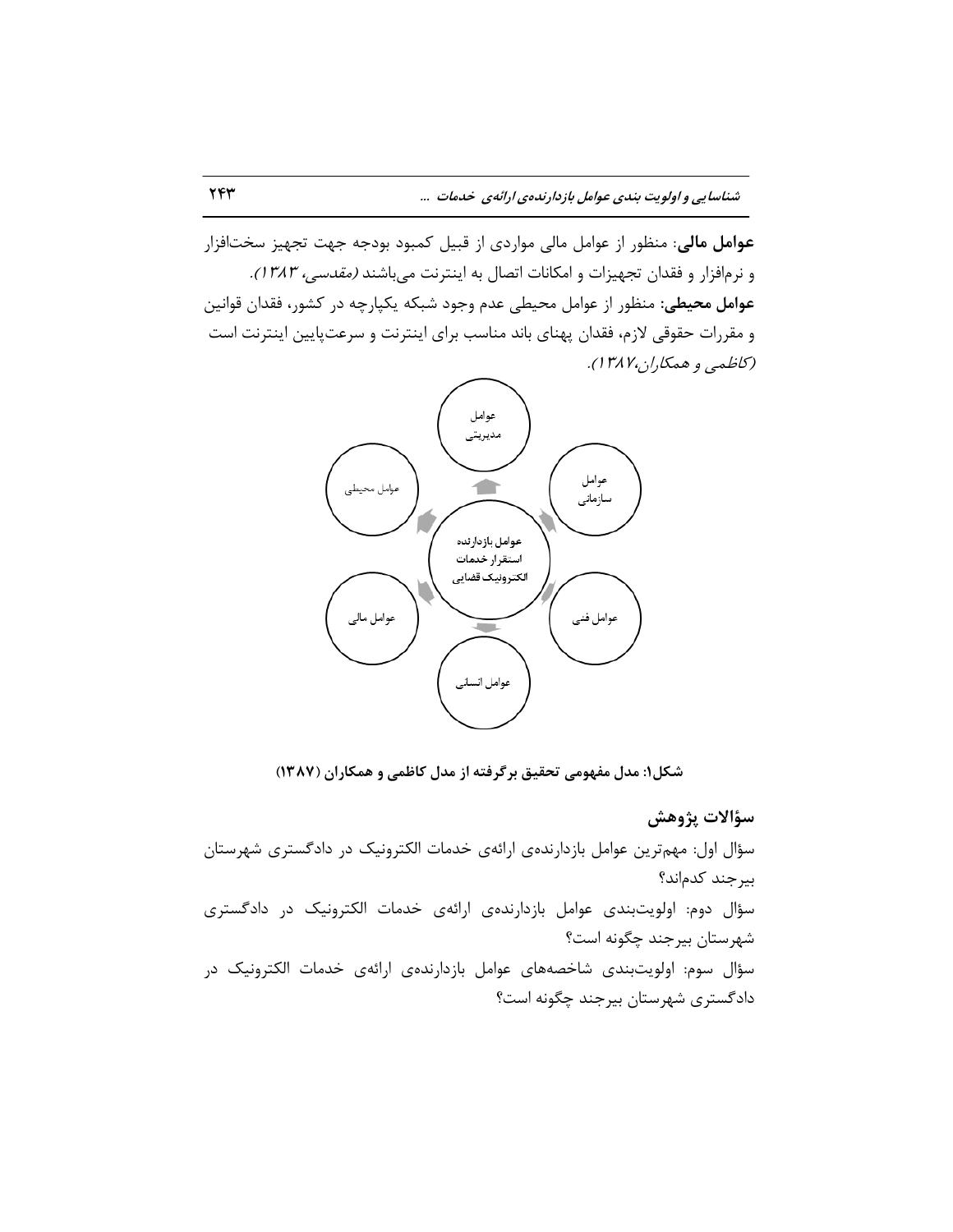**رٍش ضٌاسی تحقیق**

پژوهش به شیوه توصیفی\_ پیمایشی و از نوع کاربردی است. جامعه آماری موردنظر این پژوهش را کارمندان و مدیران دادگستری شهرستان بیرجند و ادارات زیرمجموعه که دارای تحصیلات دانشگاهی میباشند، به تعداد ۱۸۸ نفر میباشند. اندازه نمونه از جدول مورگان و فرمول کوکران با روش تصادفی ساده، تعداد ۱۲۲ نفر انتخاب شد. روایی صوری و محتوایی پرسشنامه به تایید مدیران و کارمندان خبره و اساتید مربوطه رسید. مقدار آلفای کرونباخ برای همه مؤلفهها و همچنین کل پرسشنامه مقدار مطلوبی است (بالای ۰.۷) که پایایی پرسشنامه را برای متغیرها و کل پرسشنامه تائید میکند(جدول ۱). جهت شناسایی عوامل و شاخصهای بازدارنده در استقرار خدمات الکترونیک قضایی در دادگستری شهرستان بیرجند، پس از بررسی پیشینه، فهرستی از عوامل و شاخصها استخراج شد. سپس با نظر مدیران و کارشناسان و استاد راهنما شاخصهای استخراجشده در شش حوزه کلی طبقهبندی گردید. برای دستیابی به عوامل و شاخصهای نهایی، شاخصهای استخراجی در قالب پرسشنامه در اختیار کارمندان و مدیران دادگستری شهرستان بیرجند قرار گرفت. با تکمیل نمودن این پرسشنامهها نظر 1۲۲ نفر اخذ شد و دادهها با استفاده از نرمافزار SPSS و آزمونهای تی و فریدمن تحلیل شد. نتایج بهدستآمده از محاسبات صورت گرفته در جداول ۲ ارائهشده است.

| آلفاي كرونباخ                | تعداد سؤالات | متغير         |
|------------------------------|--------------|---------------|
| $\cdot/\lambda\Delta$        |              | عوامل مديريتي |
| $\cdot/\lambda V$            |              | عوامل سازمانى |
| .711                         | ۵            | عوامل فنى     |
| .1199                        | ۵            | عوامل انسانى  |
| .1119                        |              | عوامل مالى    |
| $\cdot$ / Y $\lambda\lambda$ | ۵            | عوامل محيطى   |
| ۰/۹۳۱                        | ۳.           | كل پرسشنامه   |

**جسٍل :1 ضزیة آلفای کزًٍثاخ**

# تجزیهوتحلیل دادههای پژوهش

با توجه به جدول ۲ چون سطح معنیداری بـرای تمـام متغیرهـا کوچـکتـر از سـطح خطای ۵٪ است و همچنین حد بالا و پایین مثبت است، می توان چنــین برداشـت کـرد کـه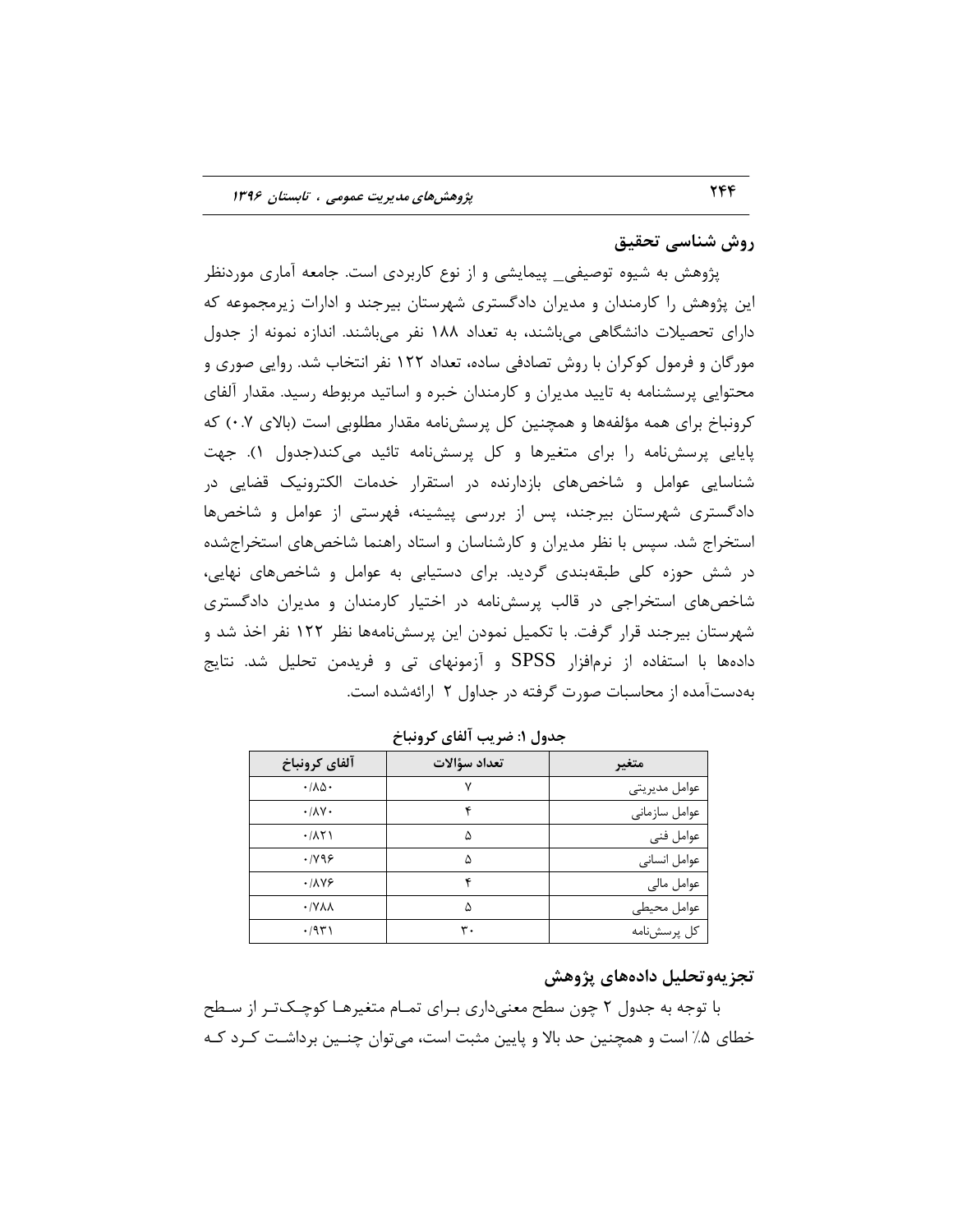میانگین این متغیرها اختلاف معنیداری با مقدار متوسط (عدد ۳) دارنـد و همگـی بـالاتر و بیشتر از عدد سه هستند؛ بنابراین میتوان گفت عوامل مـدیریتی، سـازمانی، فنـی، انسـانی، مالی و محیطی بهعنوان عوامل بازدارندهی خدمات الکترونیک قضایی بـا آن مـر تبط اسـت و این ارتباط معنادار و در حد قابل قبول است.

| خطاي<br>معيار             | انحراف<br>معيار                    | سطح<br>معنے داری          | درجه آزادی | مقدار t | ميانگين | ميانگين<br>مورد<br>انتظار | عوامل بازدارنده |
|---------------------------|------------------------------------|---------------------------|------------|---------|---------|---------------------------|-----------------|
| $\lambda \cdot \lambda$ ۶ | $\cdot \cdot \vee \wedge f$        | $\cdot$ / $\cdot$ $\cdot$ | ۱۲۱        | 9.181   | f.11    | ٣                         | عوامل مديريتي   |
| 979.4                     | $\cdot \cdot \wedge$ 98            | $\cdot$ / $\cdot$ $\cdot$ | ۱۲۱        | A.AAV   | ∆۸.۲    | ٣                         | عوامل سازمانى   |
| 1.5.5                     | .019                               | $\cdot$ / $\cdot$ $\cdot$ | ۱۲۱        | V.151   | 4.78    | ٣                         | عوامل فني       |
| .105                      | $\cdot \cdot \wedge$ ۴۳            | $\cdot$ / $\cdot$ $\cdot$ | ۱۲۱        | ۱۰.۹۴۵  | T.7V    | ٣                         | عوامل انسانى    |
| YAP.                      | $\cdot \cdot \wedge \wedge \wedge$ | $\cdot$ / $\cdot$ $\cdot$ | ۱۲۱        | 9.11    | ۳.۹۵    | ٣                         | عوامل مالى      |
| 1.157                     | $\cdot$ . $\vee\vee\vee$           | $\cdot$ / $\cdot$ $\cdot$ | ۱۲۱        | ۱۲.۷۰۳  | f.Y     | ٣                         | عوامل محيطى     |

**جسٍل :2 ًتایج آسهَى t تزای عَاهل تاسزارًسُی ارائِی ذسهات الکتزًٍیک قضایی**

**ضاذصّای عَاهل ارائِی ذسهات الکتزًٍیک قضایی**

دادههای حاصل از آزمون t تک نمونهای برای شـاخصهـای عوامـل بازدارنـده ارائـهی خدمات الکترونیک قضایی در جدول ۳ نشان میدهد بهجز ۳ شاخص "عدم آگاهی مـدیران از مسائل روز تكنولوژيكي"، "كوتاه بودن طول عمر دورههای مـديريتی" و "فقـدان امنيـت لازم در سیستمها و شـبکههـا" بقیـه شـاخصهـای ارائـهشـده در پرسـشنامـه از سـوی پاسخدهندگان به عنوان شاخصهایی شناختهشدهاند که به نحو معناداری امتیـازی بـالاتر از ۳ (حد وسط طیف پنج گانه لیکرت) به خود اختصاص دادهانـد. بـه همـین دلیـل بـهعنـوان شاخصهای نهایی در پژوهش حاضر منظور می گردند. درنتیجه از ۳۰ شـاخص مطـرحشـده ۲۷ شــاخص بــهعنــوان شــاخصهــای نهــایی بازدارنــدهی خــدمات الکترونیــک قضــایی در دادگستری شهرستان بیرجند شناخته شدهاند.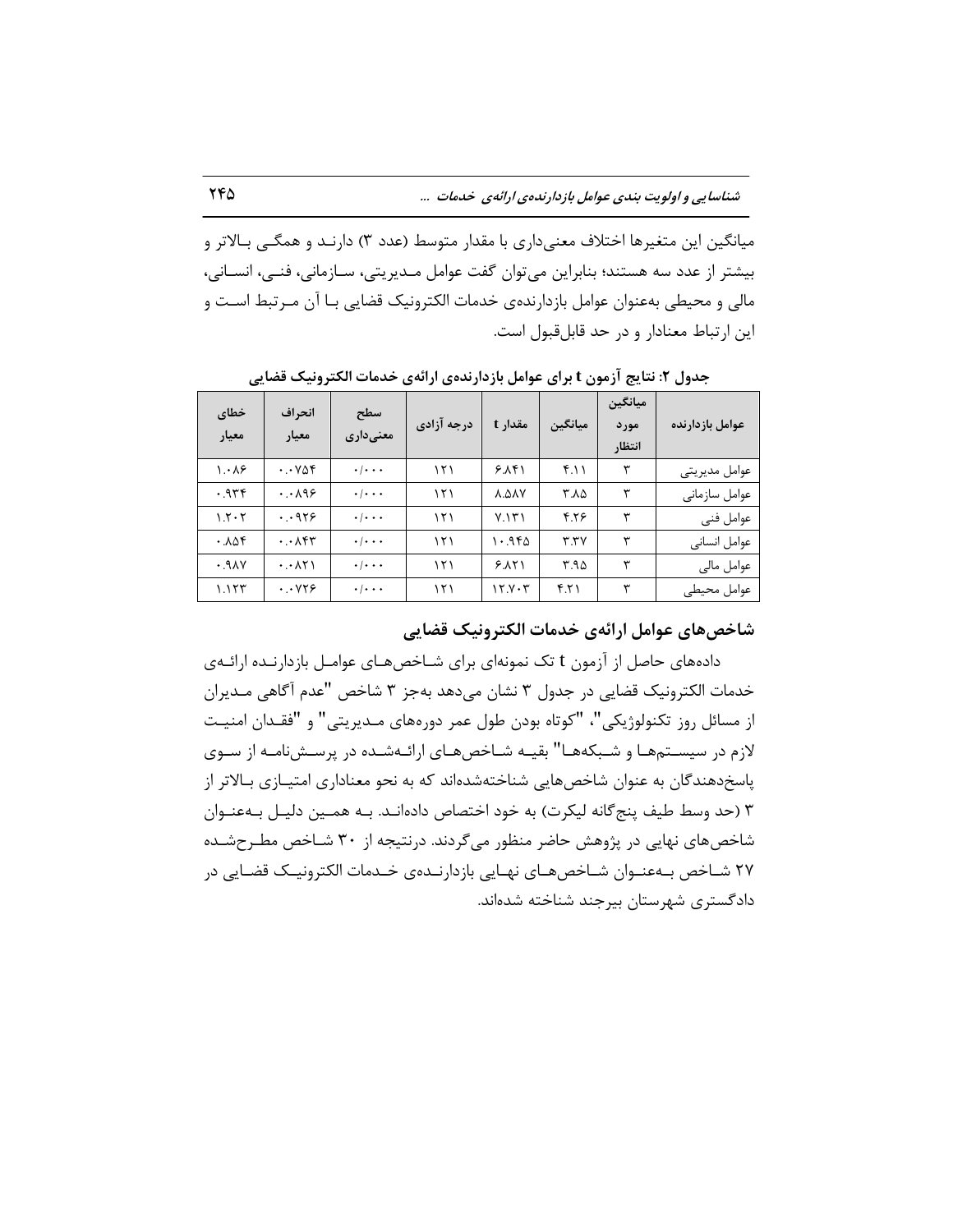| سطح<br>معنىدارى                      | درجه<br>ازادي | مقدار t                                | انحراف<br>معيار                            | ميانگين           | شاخصها                                                               | عوامل<br>بازدارنده                    |
|--------------------------------------|---------------|----------------------------------------|--------------------------------------------|-------------------|----------------------------------------------------------------------|---------------------------------------|
| $\cdots$ $\Delta f$                  | 151           | 1.955                                  | $\cdot \cdot \vee f$                       | f.                | عدم آگاهی مدیران از مسائل روز تکنولوژیکی                             |                                       |
| معبره                                | ۱۲۱           | ۵.۵۳۸                                  | ۰.۰۶۵                                      | ۴.۲۳              | فقدان دانش و تجربه لازم مديران در ارتباط با رايانه                   |                                       |
| معبره                                | ۱۲۱           | 4.764                                  | ۰.۰۸۹۵                                     | $f \cdot f$       | عدم أگاهي مديران از مزاياي فناوري اطلاعات                            | عوامل مديريتر                         |
| $\ddotsc$                            | ۱۲۱           | 9.015                                  | $\cdot \cdot \wedge$ 99                    | $f \cdot \Lambda$ | عدم توجه مدیران به نیازهای آموزشی کارکنان                            |                                       |
| $\ddots$                             | ۱۲۱           | $V \cdot V$                            | ۰.۰۶۴۱                                     | ۴.۳۲              | وجود مشكلات اجرايي                                                   |                                       |
| معبره                                | ۱۲۱           | Y.Y.A                                  | ۰.۰۶۲۱                                     | ۳.۹٨              | فقدان انگیزه و حمایت لازم برای مدیران                                |                                       |
| ۱۶۰. و                               | ۱۲۱           | <b>AAA</b> .                           | ۰.۰۶۱۲                                     | ۳.۶۷              | کوتاه بودن عمر دورههای مدیریتی                                       |                                       |
| معبره                                | 151           | ۵.۵۱۸                                  | $\cdot \cdot \mathsf{V} \wedge \mathsf{Y}$ | ۴.۱۲              | فقدان دستورالعملهاي شفاف سازماني                                     |                                       |
| معارف                                | 151           | $V.55$ .                               | .991                                       | ۳.۹۶              | ضعیف بودن شبکه ارتباطات در ساختار سازمان                             | <sub>کو</sub> امل سازمان <sub>ک</sub> |
| معبره                                | ۱۲۱           | $\Delta$ . $\Upsilon$ $\Upsilon$       | $\cdot \cdot \wedge \wedge$ ۴              | ۳.۶۸              | طولاني بودن سلسلهمراتب وبلند بودن هرم سازمان                         |                                       |
| معارف                                | ۱۲۱           | 15.1.0                                 | $\cdot \cdot \wedge \tau$                  | ۳.۹۶              | فقدان هماهنگی، همکاری و انسجام بـین بخـشهـای                         |                                       |
|                                      |               |                                        |                                            |                   | مختلف سازمان در به کارگیری فناوری اطلاعات                            |                                       |
| معترم                                | 151           | $\Delta$ . $\forall$                   | $\cdot$ . $505$                            | ۴۶۲               | فقدان نرمافزارهای مناسب                                              |                                       |
| $\cdot$ , $\cdot$ .                  | ۱۲۱           | 5.197                                  | $\cdot$ . ۶۲۱                              | ۴.۲۱              | عدم تطابق سيستمها با كاربران                                         | عوامل فنی                             |
| $\ddotsc$                            | ۱۲۱           | ۷۶۱۳                                   | $\cdot \cdot \vee f$                       | ۴.۱۲              | عدم استفاده آسان از سیستمها و فناوری                                 |                                       |
| $\ddotsc$                            | ۱۲۱           | 9.1.1                                  | ۶۰۰۶۳                                      | ۴.۳۸              | عدم امكان يا دشواري بهروز شدن اطلاعات                                |                                       |
| ۰.۳۵۶                                | ۱۲۱           | .959                                   | $\cdots$ $\Delta$ ۴۷                       | ۴۵۱               | فقدان امنيت لازم در سيستمها و شبكهها                                 |                                       |
| معاوية                               | 151           | <b>Y.AQS</b>                           | $\cdots \wedge \wedge \wedge$              | 5.51              | فقدان افراد متخصص در ارتباط با فناوري اطلاعـات و<br>, ایانه          |                                       |
|                                      |               |                                        |                                            |                   | عدم انگیزه و علاقه کارکنان برای استفاده از روشهای                    | عوامل انسانی                          |
| معارف                                | 151           | $\Lambda \cdot \cdot \mathcal{A}$      | $\cdot \cdot \vee \wedge \triangle$        | T.T               | جديد                                                                 |                                       |
| معارف                                | ۱۲۱           | A.799                                  | $\cdot \cdot \wedge \wedge \wedge$         | T.17              | فقدان دورههای آموزشی مرتبط برای کارکنان                              |                                       |
| ولاوره                               | ۱۲۱           | ۱۵۵.۷                                  | ۰.۰۷۸۹                                     | ۳۶۹               | عدم آشنایی و تجربه قبلی کارکنان با رایانه و فناوری                   |                                       |
| معاوية                               | ۱۲۱           | <b>A.AA</b>                            | ۱۰۰۷۳۵                                     | <b>۳.۸</b>        | مقاومت کاربران در برابر تغییر                                        |                                       |
| $\ddotsc$                            | 151           | <b>A.STA</b>                           | $\cdot \cdot \vee \wedge \Delta$           | $T.\Delta$        | كمبود بودجه جهت تجهيز سختافزار و نرمافزار                            | عوامل مالی                            |
| $\epsilon$ , $\epsilon$ , $\epsilon$ | 151           | $\Delta$ . $\mathbf{r}$ . $\mathbf{r}$ | $\cdots$ $66$                              | f.17              | فقدان تجهيزات وامكانات رايانهاى                                      |                                       |
| معارم                                | ۱۲۱           | ۴.۸۴۹                                  | ۷۹۶.۰                                      | ۴۰۲               | كمبود تجهيزات وامكانات شبكهسازى                                      |                                       |
| $\ddotsc$                            | ۱۲۱           | 9.495                                  | $\cdot \cdot \vee \vee \vee$               | ۳.۶۵              | فقدان تجهيزات وامكانات اتصال به اينترنت                              |                                       |
| معارف                                | ۱۲۱           | $1 - \Delta \cdot 7$                   | ۲۰۰۶۲۵                                     | ۴.۲۵              | عدم وجود شبکه یکپارچه در کشور                                        |                                       |
| $\ddotsc$                            | ۱۲۱           | Y. Y F F                               | ۰.۰۶۴۷                                     | ۴.۶۳              | فقدان قوانین و مقررات حقوقی لازم در کشور                             | ہوامل محیطو                           |
| $\ddotsc$                            | ۱۲۱           | 1.517                                  | $\cdots$ YAT                               | $f \cdot f$       | فقدان پهنای باند مناسب برای اینترنت                                  |                                       |
| بالمراء                              | ۱۲۱           | $1 \cdot . \cdot \wedge V$             | $\cdot \cdot \vee \varepsilon$ ۳           | ۳.۹۶              | سرعتپايين اينترنت                                                    |                                       |
| $\epsilon$ , $\epsilon$ , $\epsilon$ | 151           | 1.95                                   | .                                          | $f \cdot \eta$    | عــدم واگــذارى پــروژههــاى فنــاورى اطلاعــات بــه<br>متخصصين مجرب |                                       |

**جسٍل :3 ًتایج آسهَى t تزای ضاذصّای عَاهل تاسزارًسُی ارائِی ذسهات الکتزًٍیک قضایی**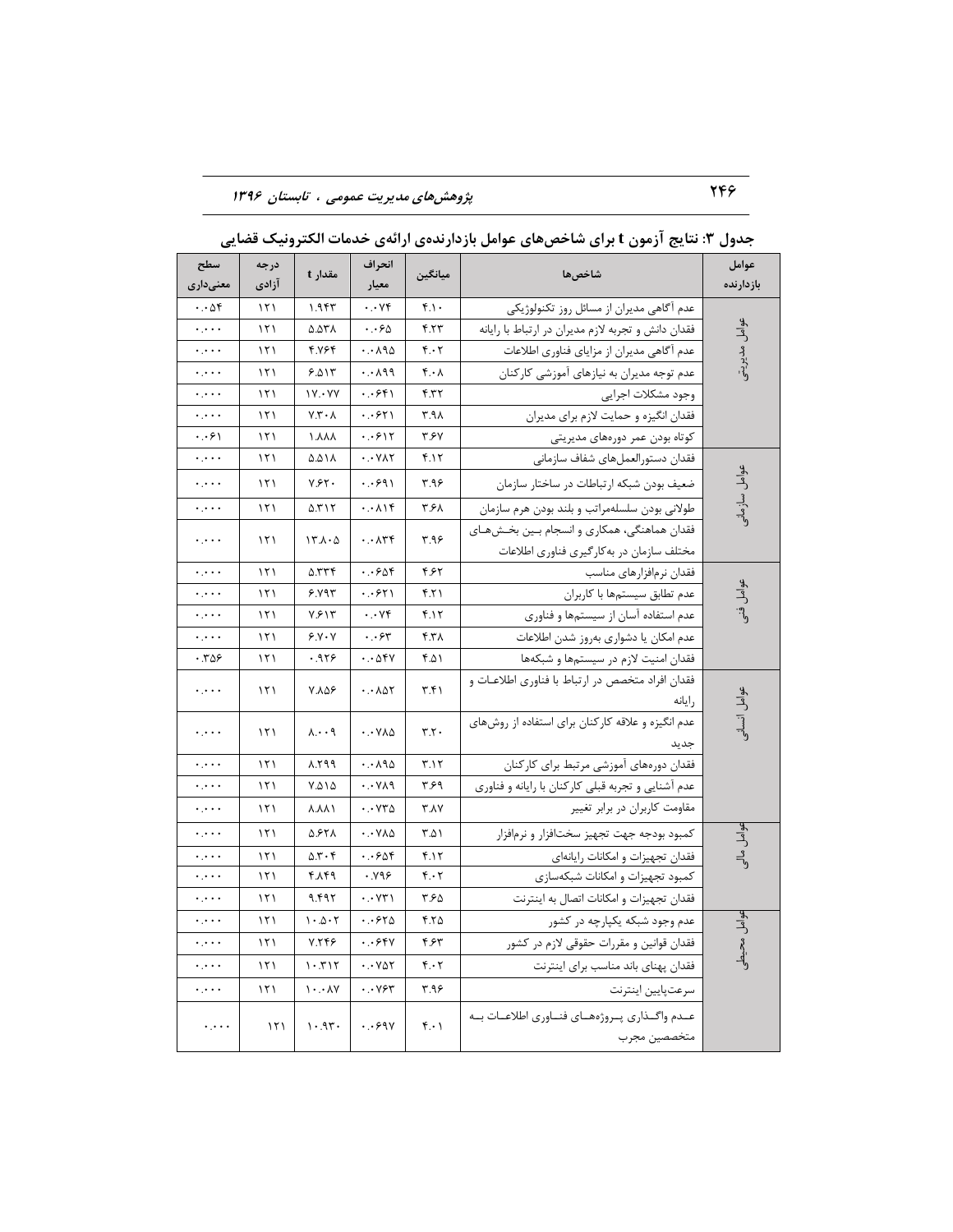# **تزرسی سؤال سَم زٍم**

اطلاعات جدول شماره ۴ حاکی از آن می باشد که سطح معنیداری آزمـون فریـدمن (Sig= ۰/۰۰۰) کمتر از ۰/۰۱ است، بنابراین میتوان گفت که بـین رتبـه میـانگین عوامـل بازدارنده مذکور تفاوت معنی داری در سـطح ۹۹٪ اطمینـان وجـود دارد و بـالاترین رتبـه را عوامل بازدارنده محیطی دارد و عوامل بازدارنده انسانی، سازمانی، مدیریتی، فنی و مـالی بـه تر تیب در رتبههای بعدی قرار دارند.

| سطح معناداري | ر تبه | میانگین ر تبه                   | عوامل بازدارنده |
|--------------|-------|---------------------------------|-----------------|
| $\ddotsc$    |       | $f \cdot \lambda f$             | عوامل محيطى     |
|              |       | ۳۸۶۹                            | عوامل انسانى    |
|              | س     | ۳.۵۶۱                           | عوامل سازمانى   |
|              |       | ۳.۲۳۴                           | عوامل مديريتي   |
|              | ۵     | $r_{.7}r_{.}$                   | عوامل فني       |
|              |       | $\mathbf{r} \cdot \mathbf{r}$ . | عوامل مالی      |

**جسٍل:4 اٍلَیتتٌسی عَاهل تاسزارًسُی ارائِی ذسهات الکتزًٍیک قضایی**

# **تزرسی سؤال سَم پضٍّص**

نتايج جدول شماره ۵ نشان مىدهد سطح معنىدارى آزمون فريـدمن (Sig = ۰/۰۰۰) کمتر از ۰/۰۱ است، پس می توان گفت که بین رتبه میانگین شاخصهای عوامـل بازدارنـده مدیریتی مذکور تفاوت معنیداری در سـطح ۹۹٪ اطمینـان وجـود دارد و بـالاترین رتبـه را "وجود مشكلات اجرایی" دارد و "عدم توجـه مـدیران بـه نیـازهـای آموزشـی كاركنــان" ، "فقدان انگیزه و حمایت لازم برای مدیران"، "فقدان دانش و تجربه لازم مـدیران در ارتبـاط با رایانه"، "عدم آگاهی مدیران از مزایای فناوری اطلاعـات"، "کوتـاه بـودن عمـر دورههـای مدیریتی" و " عدم آگاهی مدیران از مسائل روز تکنولوژیکی" به ترتیب در رتبههـای بعــدی قرار دارند.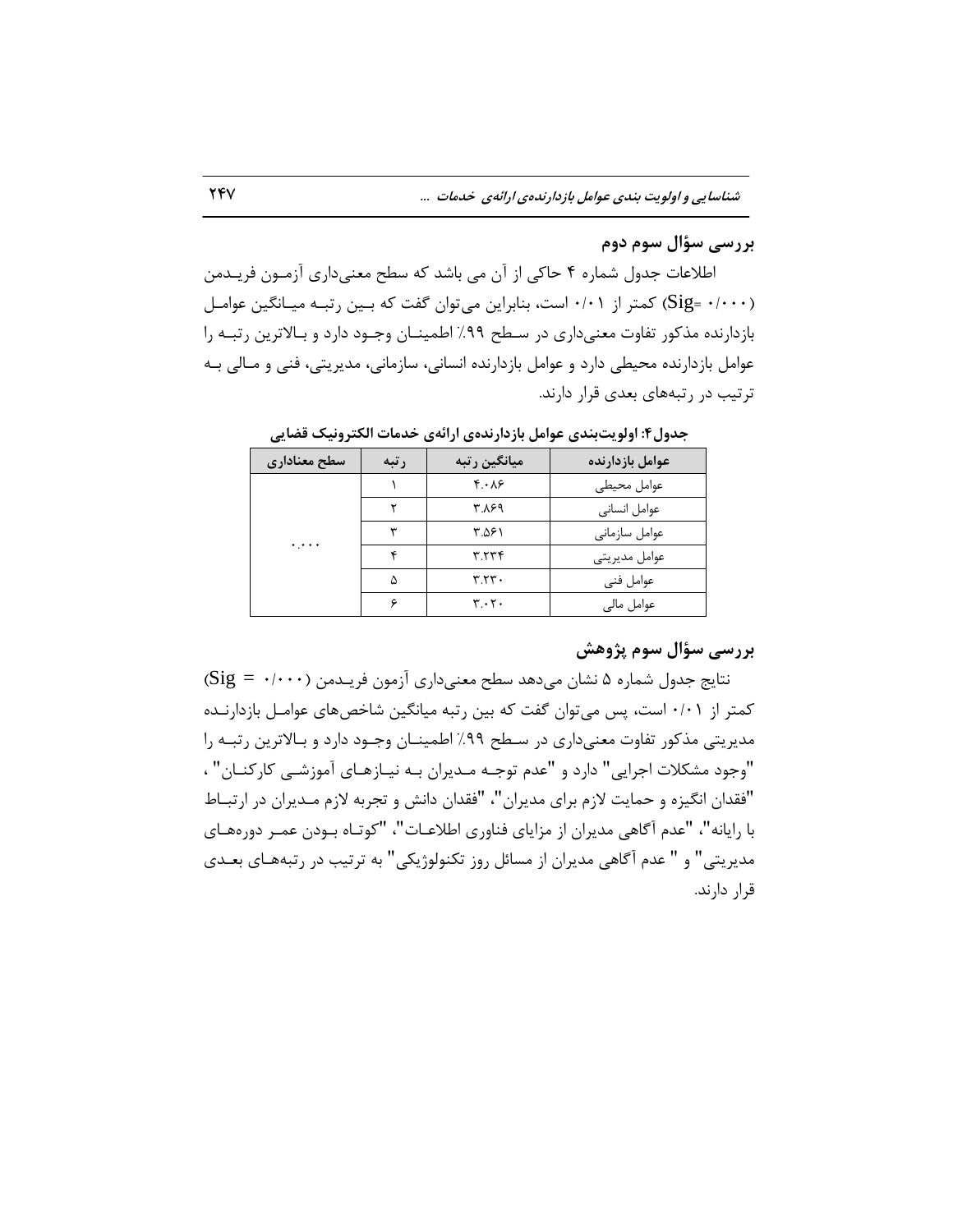| سطح معنادارى          | رتبه | ميانگين رتبه        | شاخصها                                                |
|-----------------------|------|---------------------|-------------------------------------------------------|
|                       |      | $\Delta \cdot \tau$ | وجود مشكلات اجرايي                                    |
|                       |      | ۴.۴۶                | عدم توجه مدیران به نیازهای آموزشی کارکنان             |
|                       |      | f.7.                | فقدان انگیزه و حمایت لازم برای مدیران                 |
| $\ddotsc$ , $\ddotsc$ | ۴    | $f \cdot \Delta$    | فقدان دانش و تجربه لازم مديران در ارتباط با<br>رايانه |
|                       | ٨    | Y.Y                 | عدم آگاهی مدیران از مزایای فناوری اطلاعات             |
|                       | ۶    | ۳.۲۹                | کوتاه بودن عمر دورههای مدیریتی                        |
|                       | ٧    | ۳.۲۶                | عدم آگاهی مدیران از مسائل روز تکنولوژیکی              |

**جسٍل:5 اٍلَیتتٌسی ضاذصّای هسیزیتی**

نتایج حاصل از آزمون فریـدمن در جـدول شـماره ۶ نشـان مـیدهـد بـا توجـه سـطح معنیداری این آزمون (۰/۰۰۰ = Sig) که کمتر از ۰/۰۱ است، میتوان گفت که بین رتبـه میانگین شاخص های عوامل بازدارنـده سـازمانی مـذکور تفـاوت معنـیcاری در سـطح ۹۹٪ اطمینان وجود دارد و بالاترین رتبه را "فقدان هماهنگی، همکاری و انسجام بین بخشهـای مختلف سازمان در به کارگیری فناوری اطلاعات" دارد و " طولانی بودن سلسلهمراتب و بلند بِ ودن هـرم سـازمان"، "ضـعیف بـودن شـبکه ارتباطـات در سـاختار سـازمان" و "فقـدان دستورالعملِهای شفاف سازمانی" به ترتیب در رتبههای بعدی قرار دارند.

| سطح<br>معناداري                      | رتبه | میانگین رتبه                  | شاخصها                                                                                        |
|--------------------------------------|------|-------------------------------|-----------------------------------------------------------------------------------------------|
|                                      |      | $\mathbf{r} \cdot \mathbf{1}$ | فقدان همـاهنگی، همکـاری و انسـجام بـین بخـشهـای مختلـف سـازمان در<br>بهكارگيري فناوري اطلاعات |
| $\epsilon$ , $\epsilon$ , $\epsilon$ |      | Y.YY                          | طولاني بودن سلسلهمراتب وبلند بودن هرم سازمان                                                  |
|                                      |      | ۳.۳۳                          | ضعيف بودن شبكه ارتباطات در ساختار سازمان                                                      |
|                                      |      | 7.79                          | فقدان دستورالعملهاي شفاف سازماني                                                              |

**جسٍل :6 اٍلَیتتٌسی ضاذصّای ساسهاًی**

نتایج آزمون فریدمن در جدول شماره ۷ نشان می۵هد با توجه سطح معنـیداری ایـن آزمون (۱٬۰۰۰ = Sig) که کمتر از ۰/۰۱ است، مـیتوان گفت کـه بـین رتبـه میـانگین شاخصهای عوامل بازدارنده فنی مذکور تفاوت معنے داری در سـطح ۹۹٪ اطمینــان وجــود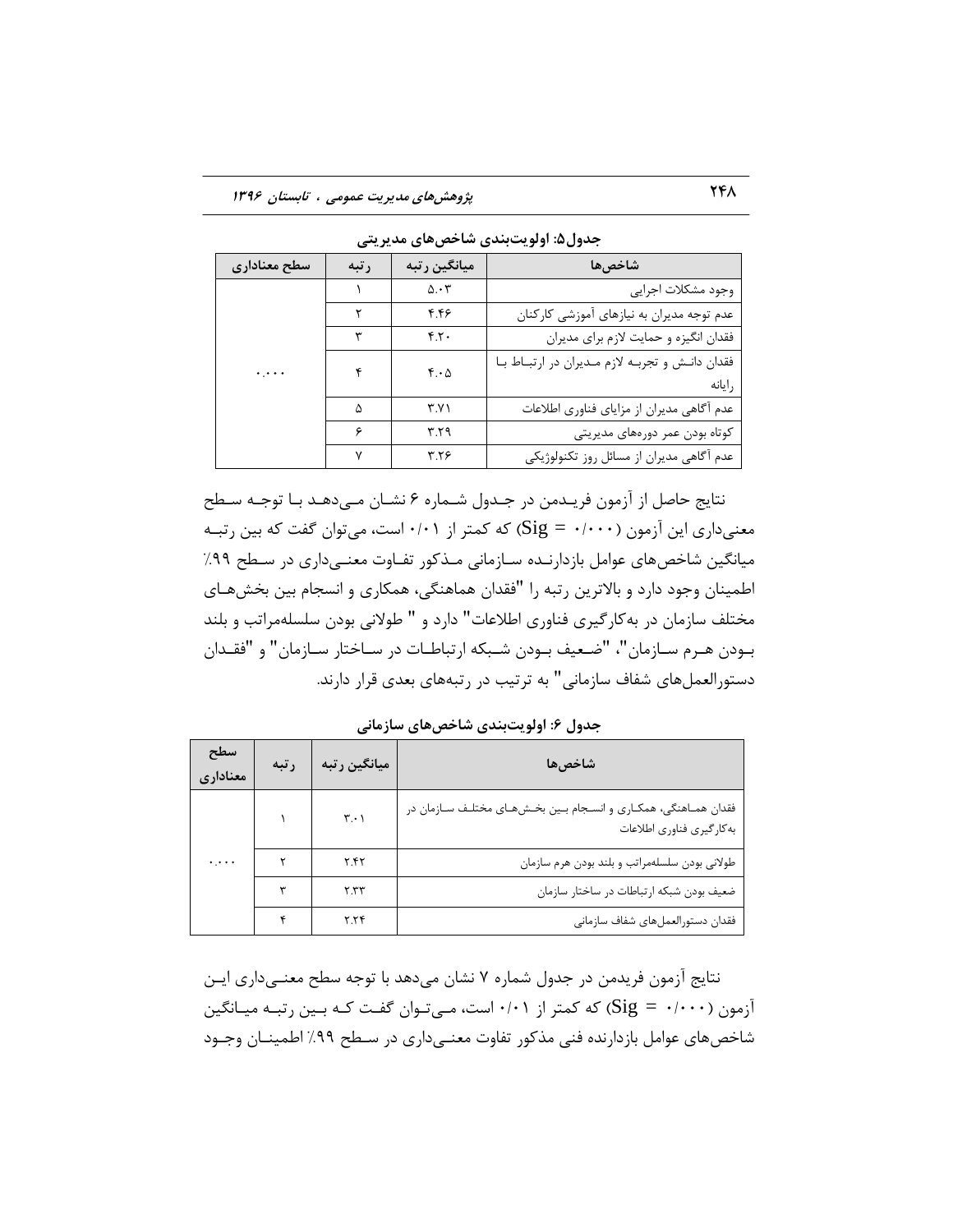دارد و بالاترین رتبه را "عدم استفاده آسـان از سیسـتمهـا و فنـاوری" دارد و عـدم تطـابق سیستمها با کاربران"، عدم امکان یا دشواری بهروز شدن اطلاعات"، " فقـدان نـرمافزارهـای مناسب" و " فقدان امنیت لازم در سیستمها و شبکهها" به ترتیب در رتبههای بعـدی قـرار دار ند.

| سطح<br>معناداری | ر تبه | میانگین ر تبه      | شاخص ها                               |
|-----------------|-------|--------------------|---------------------------------------|
|                 |       | ۳.۳۲               | عدم استفاده آسان از سیستمها و فناوری  |
|                 |       | 7.79               | عدم تطابق سيستمها با كاربران          |
| $\ddotsc$       |       | $\mathbf{r} \cdot$ | عدم امكان يا دشوارى بهروز شدن اطلاعات |
|                 |       | X.A                | فقدان نرمافزارهاى مناسب               |
|                 |       | ۲.۲۶               | فقدان امنيت لازم در سيستمها و شبكهها  |

**جسٍل :7 اٍلَیتتٌسی ضاذصّای فٌی**

اطلاعات آزمون فریدمن در جدول شـماره ۸ حـاکی از آن اسـت، بـا توجـه بـه سـطح معنی داری این آزمون که برابر با (۱۶۵–Sig) بوده و بزرگ تر از ۰/۰۵ است، می توان گفت که بین رتبه میانگین شاخصهای عوامل بازدارنده انسانی تفاوت معنـیداری در سـطح ۹۵٪ اطمینان وجود ندارد چراکه ازنظر اولویتبندی هریک از شاخصهای یادشده به نسبت نقش یکسانی بهعنوان عوامل بازدارنده انسانی در ارائهی خدمات الکترونیک قضایی در دادگستری شهرستان بیرجند دارند.

| سطح      | رتبه | ميانگين رتبه | شاخصها                                                 |
|----------|------|--------------|--------------------------------------------------------|
| معناداري |      |              |                                                        |
|          |      | ۳.۱۶۴        | عدم انگیزه و علاقه کارکنان برای استفاده از روشهای جدید |
|          |      | T.19         | مقاومت کاربران در برابر تغییر                          |
| .180     |      | <b>7.98Y</b> | فقدان افراد متخصص در ارتباط با فناورى اطلاعات و رايانه |
|          |      | <b>13.87</b> | عدم آشنایی و تجربه قبلی کارکنان با رایانه و فناوری     |
|          |      | <b>7.141</b> | فقدان دورههای آموزشی مرتبط برای کارکنان                |

**جسٍل :8 اٍلَیتتٌسی ضاذصّای اًساًی**

نتایج فریدمن در بین شاخص۵مای عوامل بازدارنده مـالی ارائـهی خـدمات الکترونیـک قضایی در دادگستری شهرستان بیرجند نشان میٖدهد با توجه سطح معنیداری این آزمـون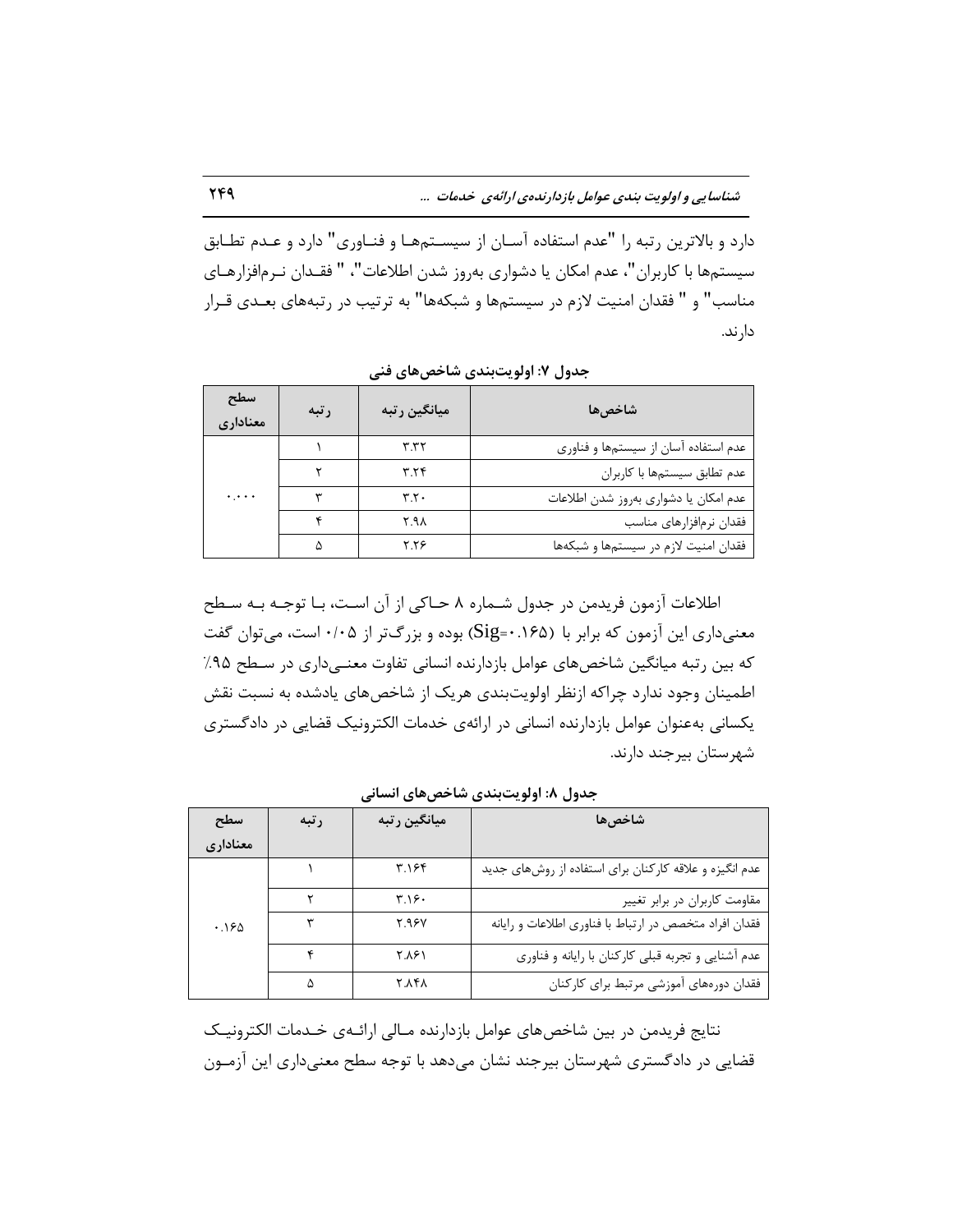که کمتر از ۱۰/۰۱ است، می توان گفت که بین رتبه میانگین شــاخصهـای (Sig = ۰/۰۰۰ عوامل بازدارنده مالی مذکور تفاوت معنیداری در سطح ۹۹٪ اطمینان وجود دارد و بالاترین رتبه را "فقدان تجهیزات و امکانات اتصال به اینترنت" دارد و در رتبههای بعدی بـه ترتیـب "فقدان تجهیزات و امکانات رایانهای"، "کمبود بودجه جهت تجهیز سختافزار نـرمافـزار" و "كمبود تجهیزات و امكانات شبكهسازی" قرار دارند (جدول شماره ۹).

**جسٍل :9 اٍلَیتتٌسی ضاذصّای هالی**

| سطح معناداري | رتبه | میانگین رتبه | شاخصها                                    |
|--------------|------|--------------|-------------------------------------------|
|              |      | ۳.۹۹         | فقدان تجهيزات و امكانات اتصال به اينترنت  |
| $\ddotsc$    |      | Y. YV        | فقدان تجهيزات وامكانات رايانهاى           |
|              |      | 7.78         | كمبود بودجه جهت تجهيز سختافزار و نرمافزار |
|              |      | <b>7.7A</b>  | كمبود تجهيزات و امكانات شبكهسازى          |

نتایج آزمون فریدمن در بین شاخصهای عوامـل بازدارنـده محیطـی ارائـهی خـدمات الکترونیک قضایی در دادگستری شهرستان بیرجند نشان میدهد با توجه سطح معنـیداری این آزمون (۱۰۱۱+  $\operatorname{sig} = \operatorname{sig}$ ) که کمتر از ۱٬۰۵+ است، می توان گفت که بـین رتبـه میـانگین شاخصهای عوامل بازدارنده محیطی مـذکور تفـاوت معنـی،داری در سـطح ۹۵٪ اطمینــان وجود دارد و بالاترین رتبه را "سرعتپایین اینترنت" دارد و در رتبههـای بعـدی بـه ترتیـب "فقدان پهنای باند مناسب برای اینترنت"، "عدم واگذاری پروژههـای فنــاوری اطلاعــات بــه متخصصین مجرب"، " عدم وجود شبکه یکپارچه در کشـور" و "فقـدان قـوانین و مقـررات حقوقی لازم در كشور" قرار دارند (جدول شماره ۱۰).

| سطح معناداري                        | رتبه | میانگین ر تبه                 | شاخصها                                              |
|-------------------------------------|------|-------------------------------|-----------------------------------------------------|
| $\cdot \cdot \cdot \setminus \cdot$ |      | ۳.۱۹                          | سرعت پايين اينترنت                                  |
|                                     |      | ۳۱۴                           | فقدان پهنای باند مناسب برای اینترنت                 |
|                                     |      | $\mathbf{r} \cdot \mathbf{v}$ | عدم واگذاری پروژههای فناوری اطلاعات به متخصصین مجرب |
|                                     |      | Y.9V                          | عدم وجود شبکه یکپارچه در کشور                       |
|                                     |      | ۲۶۴                           | فقدان قوانین و مقررات حقوقی لازم در کشور            |

**جسٍل :10 اٍلَیتتٌسی ضاذصّای هحیطی**

جدول شماره ۱۱ که نتایج حاصل از آزمون فریـدمن در بـین شـاخص۵هـای کلیـه عوامل بازدارنده شش گانه در ارائهی خدمات الکترونیـک قضـایی در دادگســتری شهرســتان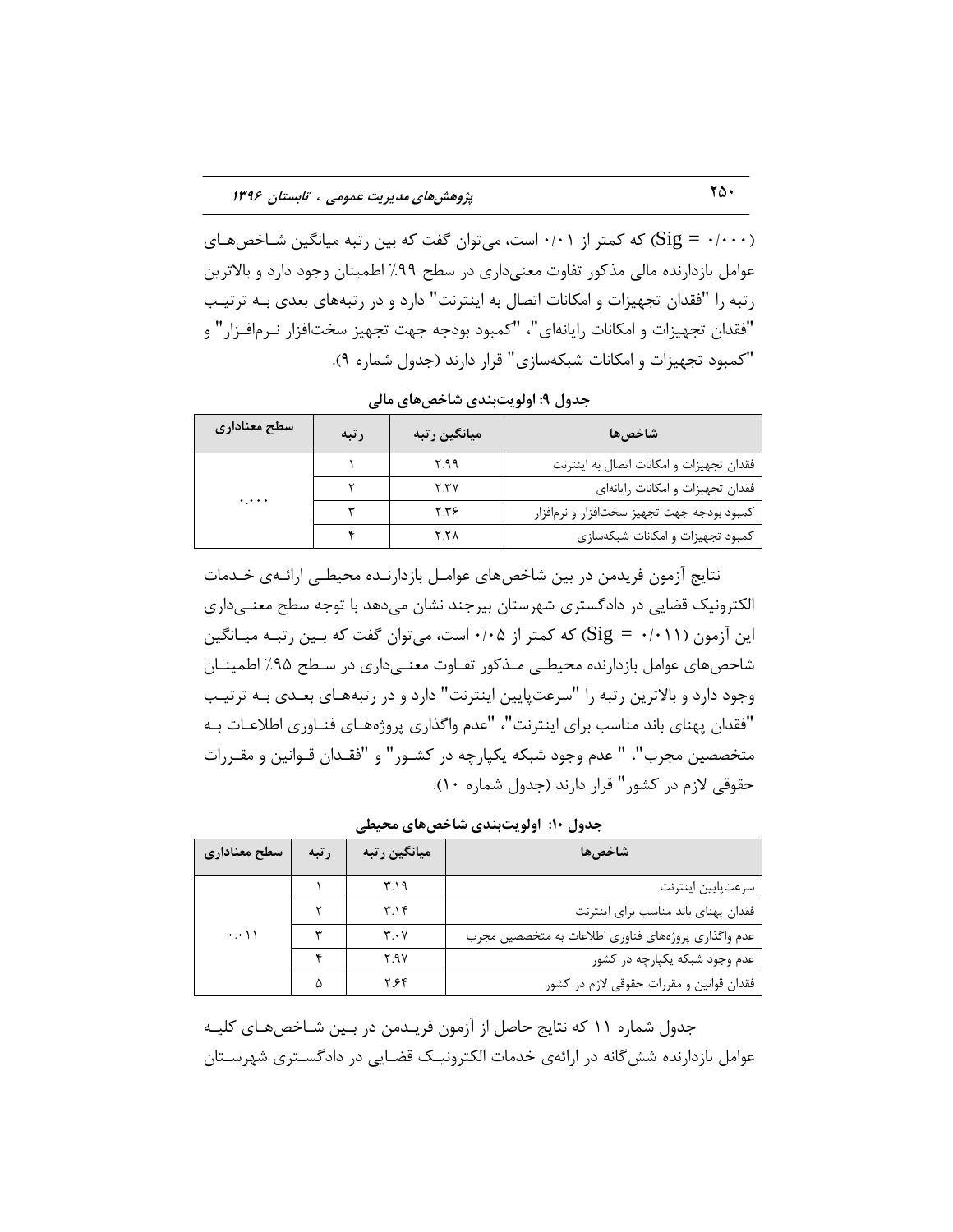بیرجند نشان میدهد با توجه سطح معنیداری این آزمون که برابر با (Sig =۰/۰۰۰) بـوده و کمتر از ۰/۰۱ است، میتوان گفت کـه بـین رتبـه میـانگین شـاخصهـای موردبررسـی (۳۰شاخص) تفاوت معنےداری در سطح ۹۹٪ اطمینان وجـود دارد و بالاترین رتبـه را سرعتپایین اینترنت (شاخص محیطی) و پایینترین رتبـه را فقـدان امنیـت لازم در سیستمها و شبکهها (شاخص فنی) دارد.

| سطح       | عامل    | رتبه  | ميانگين      |                                                                                        |
|-----------|---------|-------|--------------|----------------------------------------------------------------------------------------|
| معنادارى  | مربوط   | نهایی | رتبه         | شاخصها                                                                                 |
|           | سازمانى | ١     | <b>AA.A</b>  | فقدان هماهنگی، همکاری و انسجام بین بخشهای مختلف<br>سازمان در به کارگیری فناوری اطلاعات |
|           | محيطى   | ٢     | 18.87        | سرعتپايين اينترنت                                                                      |
|           | مديريتي | ٣     | 14.41        | وجود مشكلات اجرايي                                                                     |
|           | محيطى   | ۴     | 11.15        | فقدان پهنای باند مناسب برای اینترنت                                                    |
|           | محيطى   | ۵     | 17.19        | عدم وجود شبکه یکپارچه در کشور                                                          |
|           | محيطى   | ۶     | <b>IV.A1</b> | عدم واگذاری پروژههای فناوری اطلاعات به متخصصین مجرب                                    |
|           | مالی    | ٧     | V.7V         | فقدان تجهيزات وامكانات اتصال به اينترنت                                                |
|           | انسانى  | γ     | ۱۷.۳۵        | مقاومت کاربران در برابر تغییر                                                          |
|           | انسانى  | ٩     | 1Y.5T        | عدم انگیزه و علاقه کارکنان برای استفاده از روشهای جدید                                 |
|           | انسانى  | ١.    | 18.49        | فقدان افراد متخصص در ارتباط با فناوري اطلاعات و رايانه                                 |
|           | مديريتي | ۱۱    | ۱۶.۳۸        | عدم توجه مدیران به نیازهای آموزشی کارکنان                                              |
| $\ddotsc$ | فنى     | ۱۲    | 18.77        | عدم استفاده آسان از سیستمها و فناوری                                                   |
|           | انسانى  | ۱۳    | ۱۵.۹۹        | عدم آشنایی و تجربه قبلی کارکنان با رایانه و فناوری                                     |
|           | انسانى  | ۱۴    | 14.44        | فقدان دورههای آموزشی مرتبط برای کارکنان                                                |
|           | محيطى   | ۱۵    | 14.41        | فقدان قوانین و مقررات حقوقی لازم در کشور                                               |
|           | مديريتي | ۱۶    | 10.27        | فقدان انگیزه و حمایت لازم برای مدیران                                                  |
|           | فنى     | ١٧    | 10.19        | عدم امکان یا دشواری بهروز شدن اطلاعات                                                  |
|           | سازمانى | ۱۸    | $10.1 \cdot$ | طولاني بودن سلسلهمراتب و بلند بودن هرم سازمان                                          |
|           | فنى     | ۱۹    | 10.1.        | عدم تطابق سيستمها با كاربران                                                           |
|           | مديريتي | ٢٠    | 15.1         | فقدان دانش و تجربه لازم مديران در ارتباط با رايانه                                     |
|           | سازمانى | ۲۱    | 14.75        | ضعیف بودن شبکه ارتباطات در ساختار سازمان                                               |
|           | فنى     | ۲۲    | ۱۴.۴۸        | فقدان نرمافزارهاى مناسب                                                                |
|           | سازمانى | ۲۳    | Yf.YV        | فقدان دستورالعملهاى شفاف سازماني                                                       |
|           | مالی    | ۲۴    | 17.77        | فقدان تجهيزات و امكانات رايانهاى                                                       |

**جسٍل :11 اٍلَیتتٌسی کلی ضاذصّا**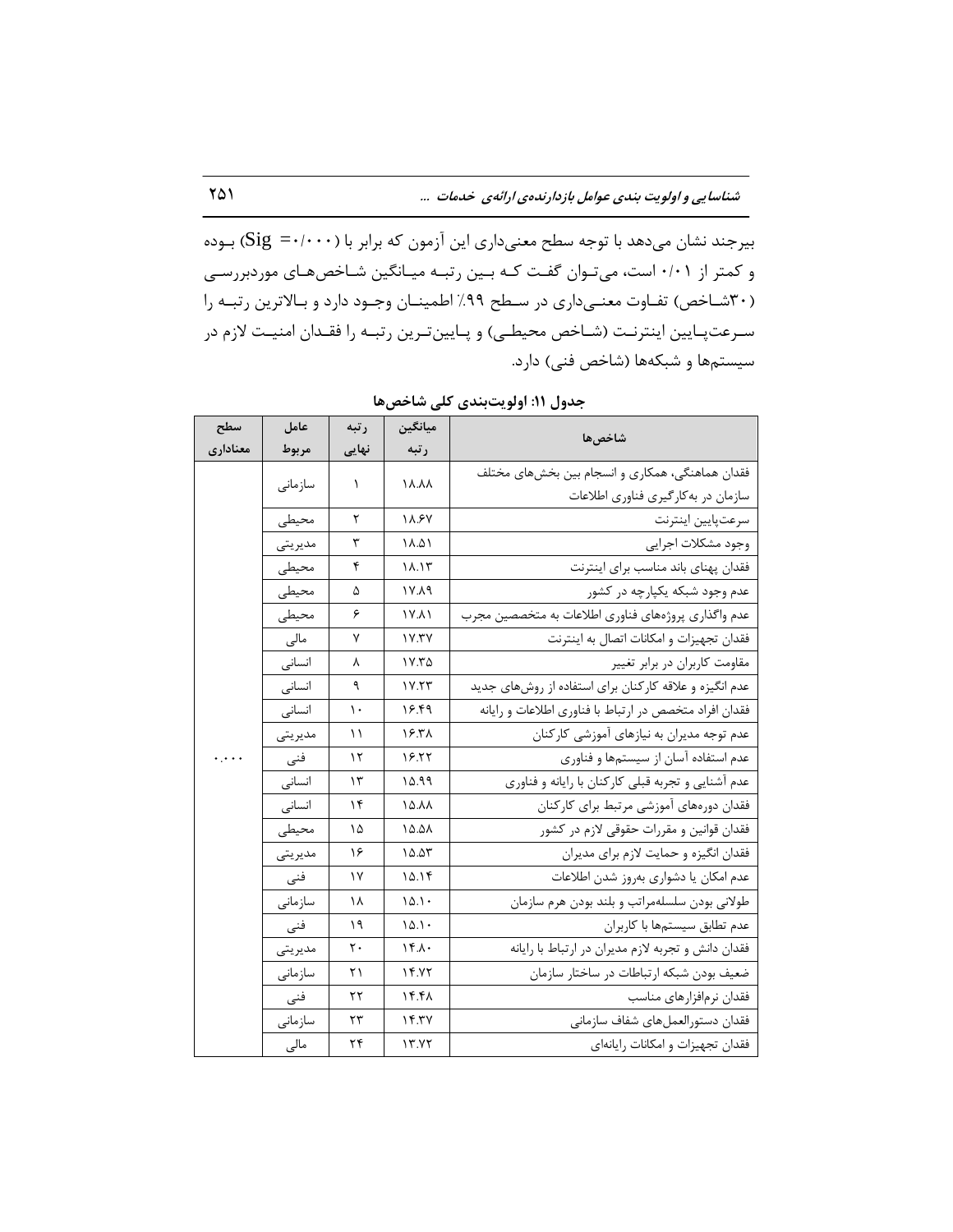252 **پضٍّصّای هسیزیت عوَهی ، تاتستاى 1396**

| مالی    | ۲۵ | ۱۳.۵۷ | كمبود بودجه جهت تجهيز سختافزار و نرمافزار |
|---------|----|-------|-------------------------------------------|
| مديريتي | ۲۶ | ۱۳.۴۸ | عدم أگاهي مديران از مزاياي فناوري اطلاعات |
| مالے    | ۲۷ | ۱۳۰۹  | كمبود تجهيزات و امكانات شبكهسازى          |
| مديريتي | ٢٨ | ۱۱۶۴  | کوتاه بودن عمر دورههای مدیریتی            |
| مديريتي | ۲۹ | ۱۱۴۴  | عدم آگاهی مدیران از مسائل روز تکنولوژیکی  |
| فنے،    | ۳. | ۱۰.۴۴ | فقدان امنيت لازم در سيستمها و شبكهها      |

# **ًتیجِگیزی**

بر اساس نتایج بهدستآمده اولویتبندی عوامل بازدارنده و شاخصهای مؤثر در ارائهی خدمات الکترونیک قضایی به شرح زیر است: عوامـل بازدارنـده محیطـی، عوامـل بازدارنـده انسانی، عوامل بازدارنده سازمانی، عوامل بازدارنده مدیریتی، عوامــل بازدارنــده فنــی، عوامــل بازدارنده مالی. نتایج پژوهش نشان میدهـد مهـمتـرین عوامـل بازدارنـده عوامـل بازدارنـده محیطی می باشند که ضروری است این عوامل بازدارنده رفع شوند. جهت رفـع مشـكل کـم بودن سرعت اینترنت و ظرفیت پهنای باند و همچنین ایجاد شبکه یکپارچه نیـاز اسـت کـه متولیان این امور با فراهم کردن ظرفیت بـالای پهنـای بانـد اینترنـت و افـزایش سـرعت و همچنین بهروز کردن تجهیزات مخابراتی و حذف محدودیتهـای فعلـی، سـرعت و کیفیـت اینترنت را برای بهره گیری بهتر از خدمات الکترونیک قضایی افزایش دهند و زمینه اسـتقرار موفق را فراهم سازند. گسترش كمی و كیفی مراكز خدمات اینترنت و شـبكههـای ارتبـاطی کمک فزایندهای در این زمینه خواهد نمود. دومین عامل بازدارنده عوامل بازدارنـده انســانی بود که با توجه به اهمیت بالای آن، جهت استقرار موفـق خـدمات الکترونیـک قضـایی نیـاز است بهصورت جدی این عوامل بازدارنده بررسی و رفع شـوند. دلایـل مقاومـت کـاربران در برابر استقرار خدمات الكترونیک قضایی باید شناسایی شده؛ با استفاده از روش هـای مختلـف آموزشی و اطلاع سانی می توان دانش نیروی انسـانی را در مـورد مزایـای اسـتقرار خـدمات الکترونیک قضایی و تغییر ایجادشده و محفوظ ماندن منافع آنها، افـزایش داد و تـأثیر ایـن عامل بازدارنده را در استقرار خدمات الکترونیک قضـایی در دادگسـتری شهرسـتان بیرجنــد كاهش داد. اولویت سوم را عوامل بازدارنده سازمانی تشكیل می،دهند. با توجه به اهمیت این عامل بازدارنده و شاخصهای آن و نقش مهم ایـن عوامـل در اسـتقرار خـدمات الکترونیـک قضایی نیاز است اقدامات جدی برای رفـع آنهـا صـورت گیـرد. در ایـن زمینــه نیــاز اســت چارچوبهای کلی بخش فناوری اطلاعات سازمان مشخص شود و بین بخـش۵مـای مختلـف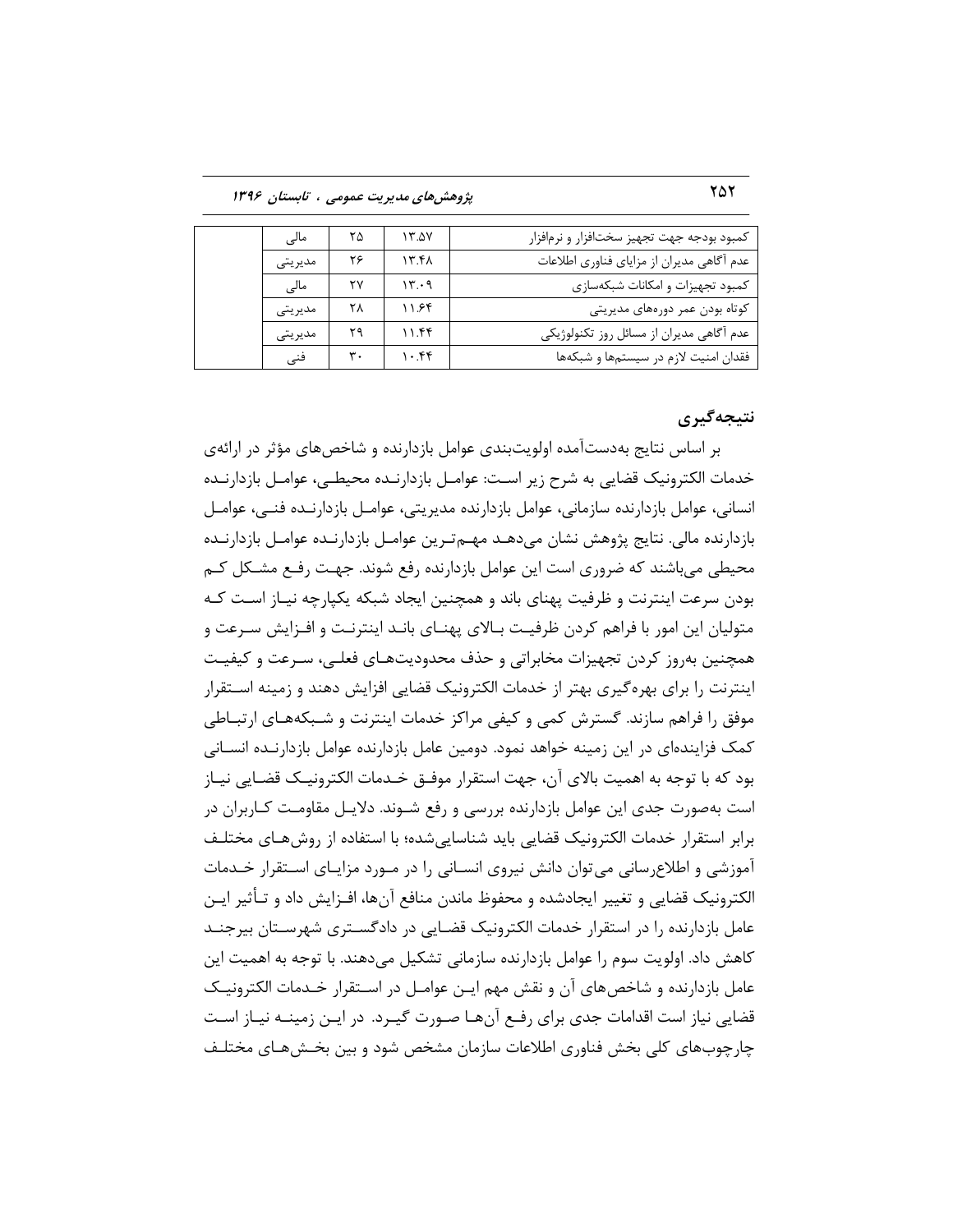**ضٌاسایی ٍ اٍلَیت تٌسی عَاهل تاسزارًسُی ارائِی ذسهات ...** 253

سازمان برای استقرار خدمات الکترونیک قضایی هماهنگی ایجاد شـود کـه تشـکیل نهـادی ویژه برای این موضوع موردنیاز خواهد بود. همچنین جهت تبادل اطلاعات بـین بخـش@عای مختلف سازمان نیاز به ایجاد قوانین مشترک ارتباطی خواهـد بـود. همچنـین بـا توجـه بـه شرایط حاکم بر دادگستری پس از استقرار خدمات الکترونیک قضایی نیـاز اسـت مهندسـی مجدد فرایندها صورت گرفته و روابط و فرایندها بر اساس شرایط جدید طراحـی شــوند کــه باعث كاهش شدید اثرات عوامل بازدارنده سـازمانی در مسـیر اسـتقرار خـدمات الكترونیـک قضایی خواهد شد. برای استقرار موفق خدمات الکترونیک قضایی پیشنهاد مـی شـود قبـل از استقرار عوامل بیانشده شناسایی و در جهت رفع آنها اقدام شود چون در غیر ایـن صـورت با توجه به اهمیت و تأثیر بالای ایـن عوامـل، حتـی در صـورت رفـع سـایر عوامـل اسـتقرار خدمات الکترونیک قضایی با مشکلات جدی روبرو خواهـد شـد. رفـع ایـن عوامـل نیـاز بـه تشکیل تیمی از متخصصان خواهد داشت تا با شناسایی نیازهای موجـود و شـرایط کـاربران اقدام به طراحی، تغییر یا استفاده از سیستمهایی نمایند کـه تناسـب بـالایی بـا ایـن نیازهـا داشته باشد. در همین زمینه می توان با آموزش های یکپارچه عمـومی و خصوصـی در مـورد سیستمها و برنامههای مورداستفاده به کاربران اثـرات ایـن عوامـل بازدارنـده را کـاهش داد. عوامل بازدارنده مالی در بین سایر عوامل کمترین اهمیت را داشت کـه مـیتـوان نتیجـه اختصاص مناسب بودجـه دادگســتری بـه تــأمین تجهیــزات مربـوط بـه اســتقرار خــدمات الکترونیک قضایی و وجـود امکانـات مطلـوب مربـوط بـه فنـاوری اطلاعـات و ارتباطـات در دادگستری شهرستان بیرجند باشد ولی با توجه به معنــیدار بــودن تــأثیر عوامــل بازدارنــده مالی نمی توان از آنها چشم یوشی کرده و نیاز است در جهت رفع این عوامل بازدارنده اقــدام کرد. در این زمینه پیشنهاد میشود که ردیف بودجه خاص برای توسعه فنـاوری اطلاعـات و ارتباطات در نظر گرفته شود، همچنین منابع مالی موردنیـاز بـرای تقویـت زیرسـاختهـای اساسی دسترسی به شبکه و اینترنت در بودجه منظور گردد.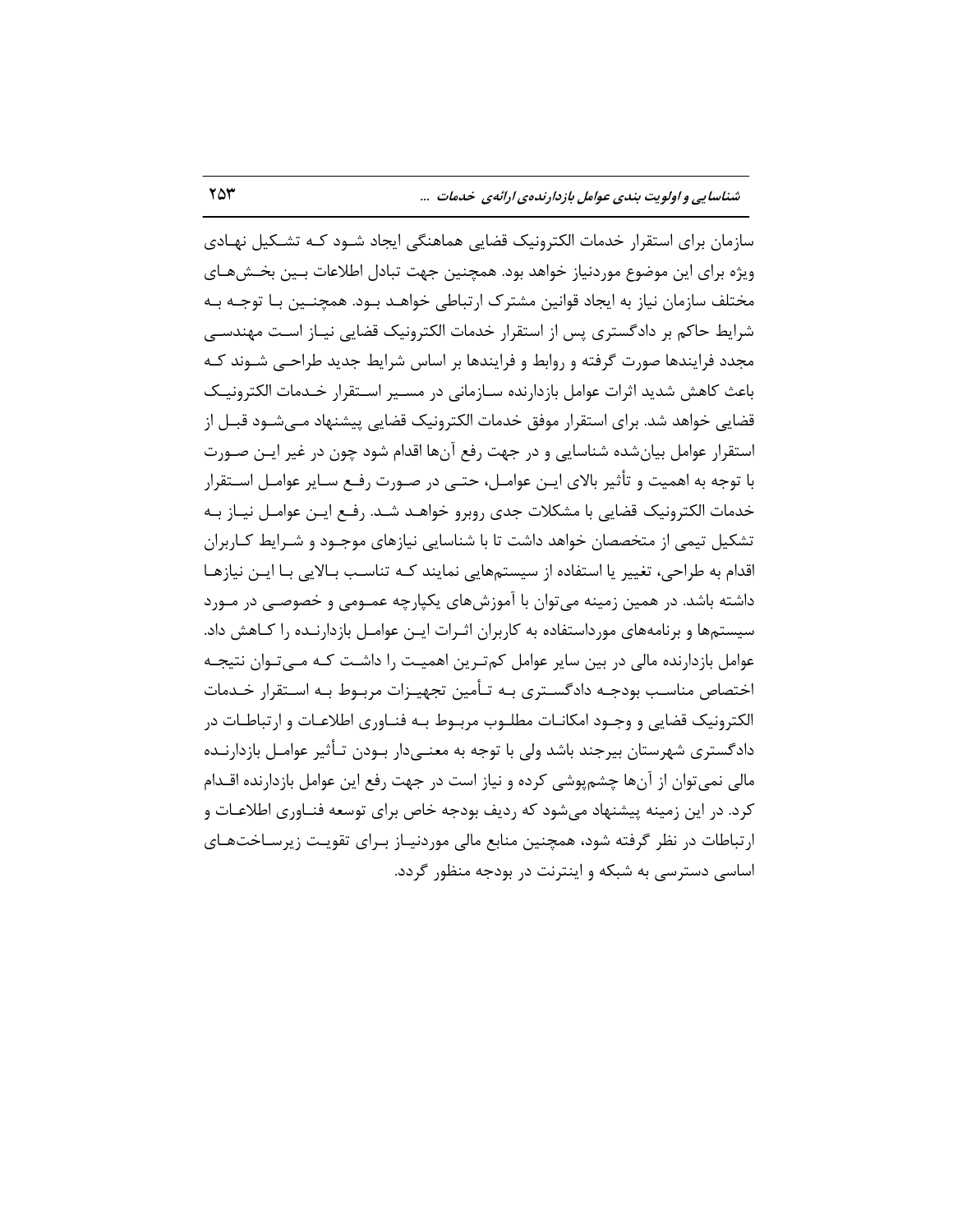#### **References**

1- Akesson, M., Skalen E., E-government and service orientation: gaps between theory and practice, Internation Journal of Public sector Management، Vol 20. No . 1. Pp:74-92, 2008.

2- Akhavan, M. Ali mohammadlou, M. Habibi, the causes of success and failure of your information technology projects in the country, Journal of the managers in the industry, - No. 17 , Volume 27 , pp. 4-45 , 2008. (In Persian).

3- Alidosti, S. An electron state Factors affecting the information technology Drsazmanha the government, institutions of higher education and research in the fashion of the patient and the application of, first edition, 2005. (In Persian).

4- Bateni, A. Yazdanshenas, M. Take a look at the formation of egovernment and the challenges facing it, the Journal of Law and Jurisprudence, 9: 94-59, 2006. (In Persian).

5-Bridges, E-Ready for What? E-Readiness in Developing Countries: Current Status and Respects Toward the Millennium Development Goals,2005.

6- Carrington, P. D., Technology and Civil Litigation in the United States in the Twenty-First Century, Ius Gentium: Comparative Perspectives on Law and Justice, Vol 15, pp 49-65, 2012.

7- Ebrahim, Z., Irani, Z., E-government adoption: architecture and barriers, Business Process Management Journal , Vol. 11 Iss. 5 Pp: 589 -611, 2005.

8- Elahi, Sh. Abdi, B. Danayifard, H, ACCEPTANCE eGovernment one in the thigh fever Yi of the variables of the individual, organizational and social concern in ACCEPTANCE technology, fashion vision of the of the State of Issue 1, p. 41-67 , 2010. (In Persian).

9- Ghorbanizadeh, W.R. Rodsaz, H. Abaspour, J. Meta-analysis of barriers to establishment of e-government in Iran , Journal of Information Technology Management Studies, Vol. 8 , 1-32 , Summer 2014. (In Persian).

10-Gilbert , D., Balestrini, P., Littleboy, D., Barriers and benefits in the adoption of E-government, International Journal of Public Secto Management vol. 17 (Iss. 4 (Pp: 286-301, 2004.

11-Gronlund, A., Electronic Government:Design, Application and Management, Idea Group publishing, 2002.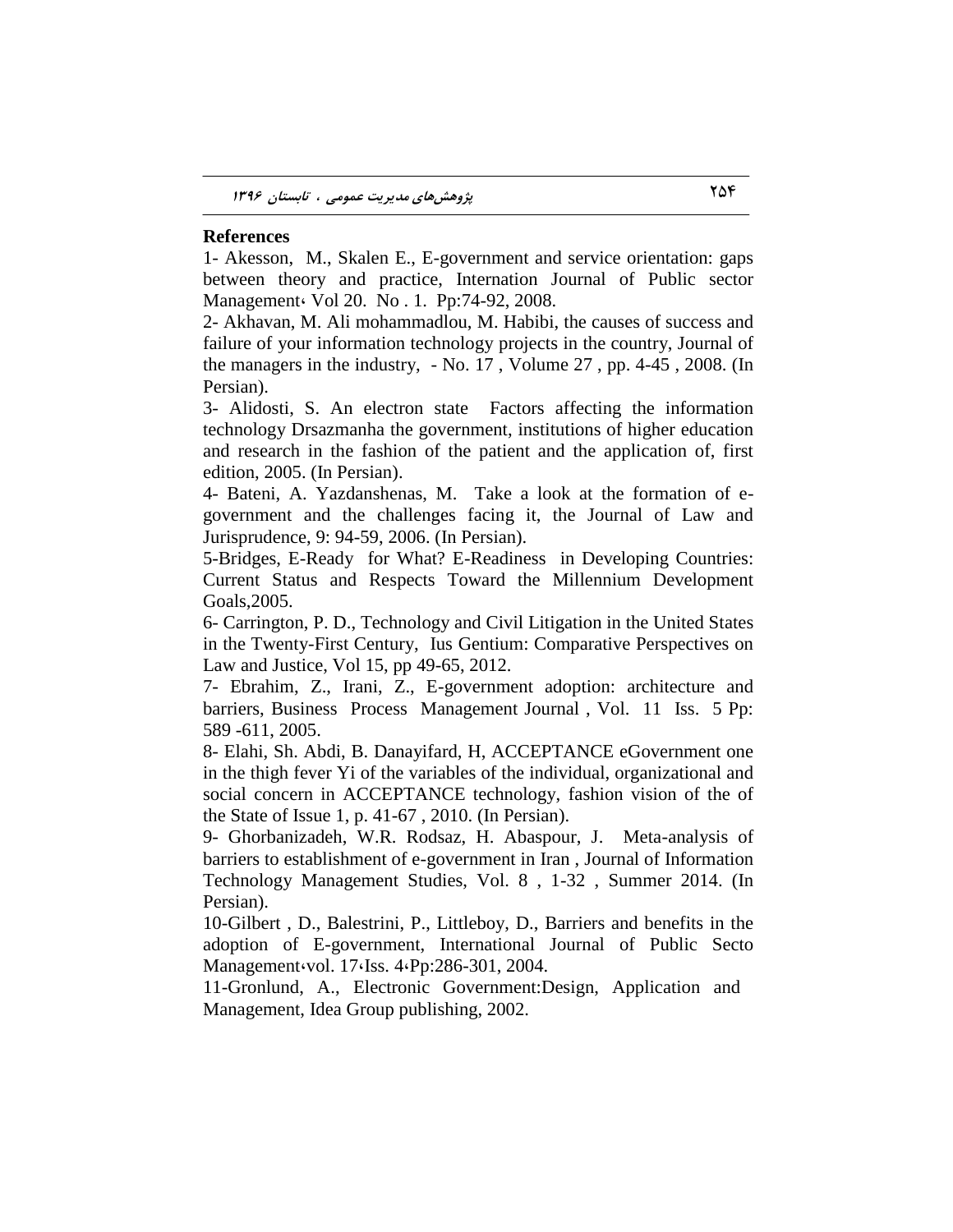12- Habibi dargah, B. Virtual Communication and Electronic Independence of Attorneys at Law , Quarterly Appeals, Seventh Number, 294 Pages, 2015. (In Persian).

13- Heeks, R., E-Government in Africa: promise and practice, working paper, No. 13, is dpm, university of Manchester, Manchester , 2002.

14- Hill, Jennifer E., The Future of Electronic Contracts in a International Sales :Gaps and Natural Remedies under the United Nations Convention on Contracts for Sale of Goods, Northwestern Journal of Technology and Intellectual Property, Vol.2, Number 1, pp.1-34, Fall, 2003.

15- Jalali, A. An electron state in the thigh, the second city of electrons through a conference, the Citizen newspaper, p. 4 , 2011. (In Persian).

16- Jalali, A. Zare, A. Amiri, B. Experience some selected countries in the peak of the implementation of e-commerce through a series of articles three of the same of the e-commerce through a deputy planning the day and Economic Affairs of Ministry of Commerce of the company publishing businesses , First Edition, 2005. (In Persian).

17- Kazemi, M. Fayazi, M. Mirzadeh, M. Challenges of an electron state in the government departments, Journal of the managers of the year First, Issue 2 , Volume 3 , pp. 185-205 , 2008. (In Persian).

18- Lam, W., Barriers to e-government integration, Journal of Enterprise Information Management، Vol. 18 Iss. 5 Pp:5-11, 2005.

19- Mehrafshan, A . The judge allowed the concept of these new judicial justice, studies of Islamic law and jurisprudence, Volume 3, Issue 5, Pages 119-147, 2011. (In Persian).

20- Memarzadeh, Sarfaraz, Gh. Mehrzad, Y. Hajizadeh, M. Court of electrons through a basic necessity of an electron in the city, the first city of the same of the national aspirations of the hip, the light, the light of Islamic Azad University, 2011. (In Persian).

21- Moghadasi, A. Obstacles and Solutions for the Formation of Electronic Government in Iran , Management and Development Quarterly, No. 22 , pp. 43-83, 2004. (In Persian).

22- Rezaei, H. Davari, A. E-government, devise magazine, Issue 146: 17- 22, 2004. (In Persian).

23- Sardari, A. Ned's process has grown in the state of an electron and the future strategies of journalist in Iran, fashion vision of the patient, No. 30 : 200-181 , 2009. (In Persian).

24- Schwester, R W., Examining the Barriers to e-Government Adoption, Electronic Journal of e-Government، Vol 7. Issue 1 Pp: 113 – 122, 2009.